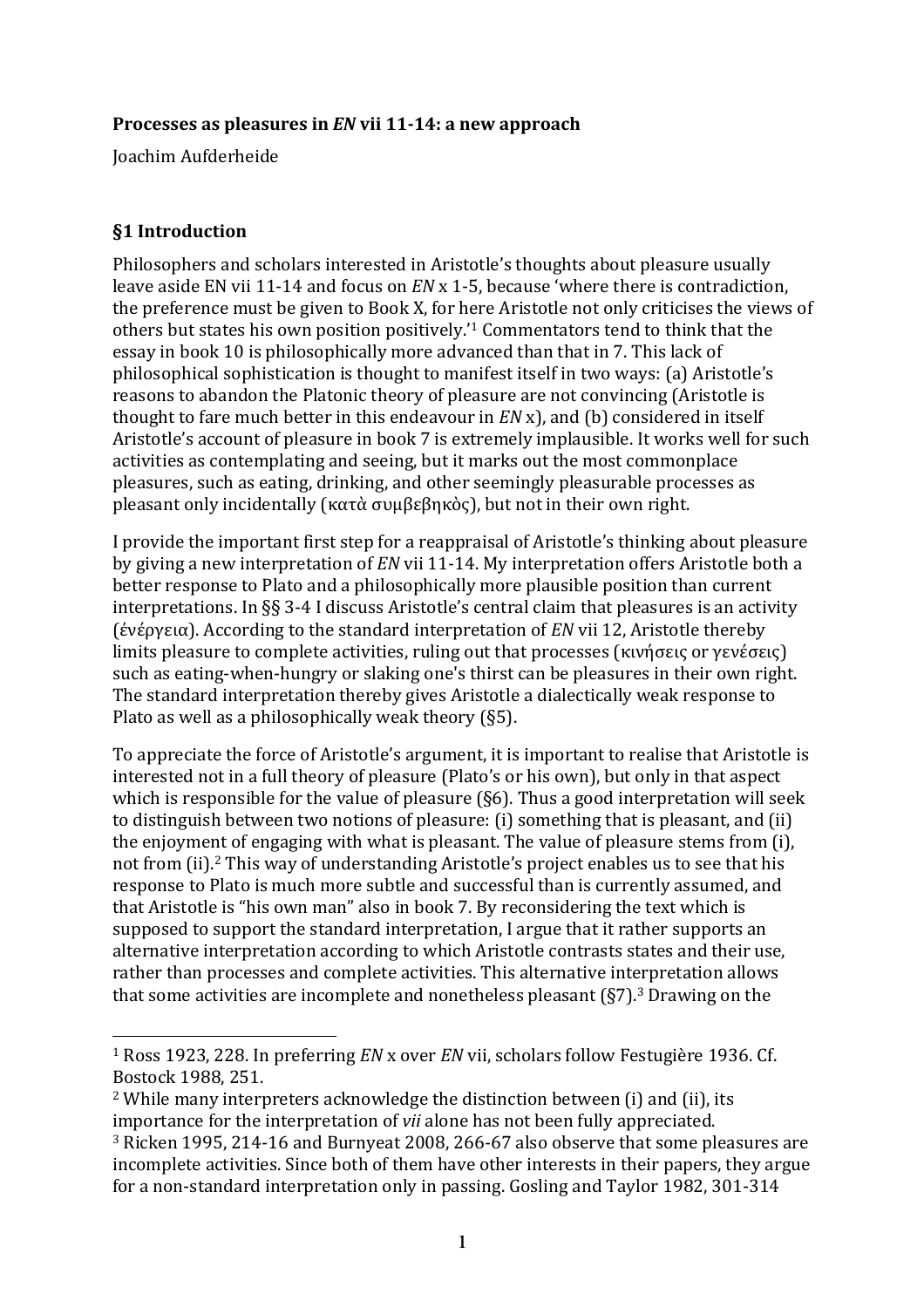analogy between nature and craft, as well as Aristotle's account of causation, the new interpretation can give a plausible account of incidental pleasures: pleasure is in the agent's activity; not in the patient's undergoing a change  $(S_88-9)$ . The pay-off of the new interpretation is that Aristotle not only has a good and dialectically appropriate response to Plato, but also that he has resources for arguing that all pleasures are good (§10).

# **§2 Method and Overview**

The main topic of vii 11-14 is the connection between happiness and pleasure  $(1152b1 -$ 8). For Aristotle, there is a deep connection between happiness and pleasure, a connection stressed in many places in the *EN*.<sup>4</sup> Since this connection is threatened by the arguments of those who claim that no pleasure is good or that pleasure cannot be the chief good (vii 11 1152b8-12), Aristotle sets out to show that the arguments do not reach their conclusion (1152b25-26). HIS discussion is, thus, highly dialectical.

What is less clear is what those arguments are, because Aristotle only summarises them without giving us their origin or much further elucidation  $(1152b12-23)$ .<sup>5</sup> No doubt, he could rely on his readers' familiarity with the arguments, or else supply explanation on demand. Likewise, the reasons for rejecting the anti-hedonistic arguments are less explicit than we might have wished. Concentrating just on the text as we have it, will not be enough for a full understanding of the text.

This becomes evident by considering the most powerful anti-hedonist argument: if pleasure is a process of coming to be, then it is not of the same kind  $(\sigma v \gamma \epsilon v)$  as goals  $(1152b12-15)$ . Given that goods are goals, pleasure would not seem to be good (or the good).<sup>6</sup> Since the only illustration given ('no process of housebuilding belongs to the same kind as a house', 1152b14-15) does not explain the view, we ought to turn to the origin of this argument, Plato's *Philebus*, to understand what position exactly Aristotle sets out to refute and why we should take it seriously.<sup>7</sup>

 $\overline{a}$ argue, correctly and helpfully, that some pleasures are processes in book 10. While van Riel 2000, 64 n. 83 sees correctly that the distinction between complete and incomplete activities is not at issue in *EN* vii 11-14, his position has affinity with the standard view, as he maintains that the distinction in question is between activities at rest (such as contemplating) and activities in movement (such as housebuilding), and that pleasure in movement is only pleasurable per accidens (2000, 65).

<sup>4</sup> E.g. i 8.1099a7-31.

 $5$  For a good overview and interesting thoughts about the provenance of the various arguments, see Frede 2009, 189-92.

 $6$  The opponents seem to proffer the same argument (pleasure is a genesis) to support two different conclusions: (i) pleasure is not good and (ii) pleasure is not the good. Aristotle does not comment on this, and perhaps it merely reflects the fact that the *Philebus* (the most likely source of the argument) is not clear about this.

<sup>&</sup>lt;sup>7</sup> It is very plausible that Aristotle takes the argument from Plato's Philebus, where Plato argues that since pleasure as a process of restoration (33c-34a; 51b), and in general as γένεσις (53c5), it cannot be good in itself (53c-55c). See §6 for discussion.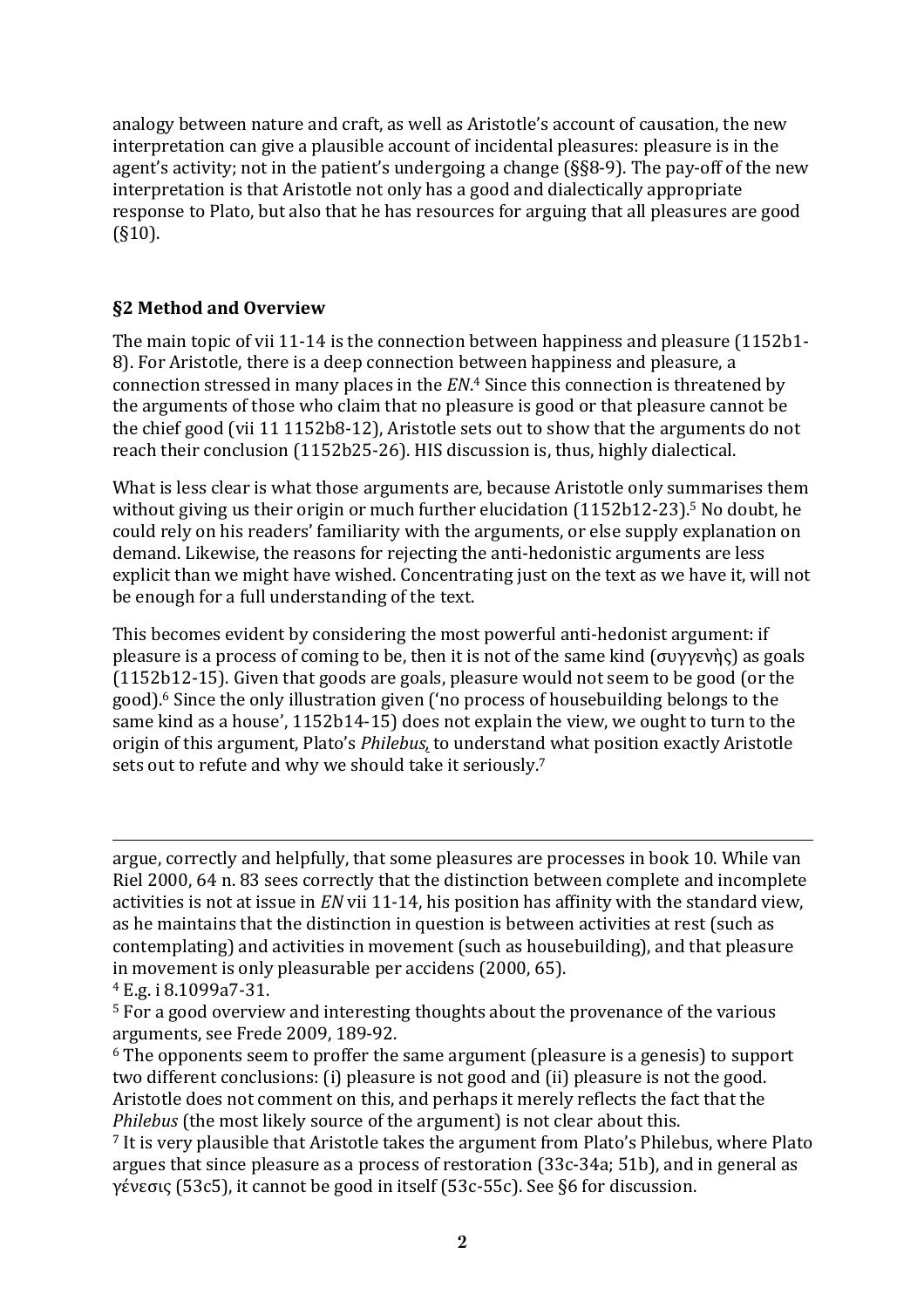Aristotle's response is three-fold. His first argument (1152b25-33) relies on the distinction between good-for and good without qualification. This distinction enables him to attack the Platonic view because it shows that it is mistaken to think that pleasure is not good at all: if pleasure is the restoration of a good state, then pleasure ought to be good for this person. However, this does nothing, however, to dislodge the view that pleasure is not good in its own right.<sup>8</sup> Perhaps the stronger point is that Aristotle can try to discredit restorative pleasures as pleasures not without qualification, as he writes that 'others [sc. processes] are not even pleasures, but only appear so, i.e. those that are accompanied by pain and are for the sake of healing, such as the ones sick people undergo.'  $(1152b31-33)$ .<sup>9</sup>

Since neither Plato nor Aristotle want to deny that the "pleasures" of becoming healthy are pleasures in some sense – even if they are not the best pleasures – Aristotle's point is probably that the distinction between 'X without qualification' and 'X for a person in such and such a state, under these circumstances at this and that time'  $(1152b27; b30)$ is to be applied to pleasure, thus suggesting a way of running goodness and pleasantness together. His point then is that the process of convalescence will be a pleasure, but not without qualification, as one has to specify the special conditions under which these processes are pleasures. Yet since these conditions equally qualify the claim that this process is good, namely good for this person, the argument leaves intact Plato's main claim, that pleasure is not good in its own right.<sup>10</sup> Admittedly. Aristotle suggests that there might be pleasures without qualification which might be good without qualification - but he does not make the point here. As this response is somewhat inconclusive, I mention it only to set it aside.

The second and third argument belong together: Aristotle begins by giving reason for doubting that pleasure should be confined to restorative processes (1152b33-1153a8). If so, we should amend Plato's definition of pleasure  $(1153a8-15)$ . Doing so allows Aristotle to show that there need be nothing better than pleasure – contrary to Plato's anti-hedonistic argument. Aristotle does not provide us with a commentary of how his argument works. In providing such a commentary, I will have to make reference to works other than the *EN*. This is necessary because the position that Aristotle opposes is based on a view about the metaphysics of pleasure. To trace Aristotle's arguments against it, it is helpful to illustrate his thought by drawing on the *Physics*, *De Anima*, and the *Metaphysics*.

#### **§3 The Standard Interpretation: Aristotle's position**

 $\overline{a}$ 

What are Aristotle's arguments against the view that pleasure is a process of coming to be? And what is pleasure if it is not a process of coming to be? Most commentators suppose '... the central claim of [vii 11-14 is] that only self-contained activities and not

<sup>&</sup>lt;sup>8</sup> Plato notes that pleasure can be instrumentally good at *Phlb*. 32d4-6.

<sup>&</sup>lt;sup>9</sup> Unless stated otherwise, all translations of the *EN* are, sometimes in modified versions, taken from Broadie and Rowe 2002. The text follows Bywater 1894.

<sup>&</sup>lt;sup>10</sup> αἳ δ' in 1152b31 would plausibly pick up ένιαι de in b30, in which case Aristotle would point out that those processes which are not good without qualification are likewise not  $\left( \frac{\delta}{\delta} \right)$  pleasures without qualification, thus strengthening the connection between pleasantness and goodness. Cf. Gauthier and Jolif 1958, 792.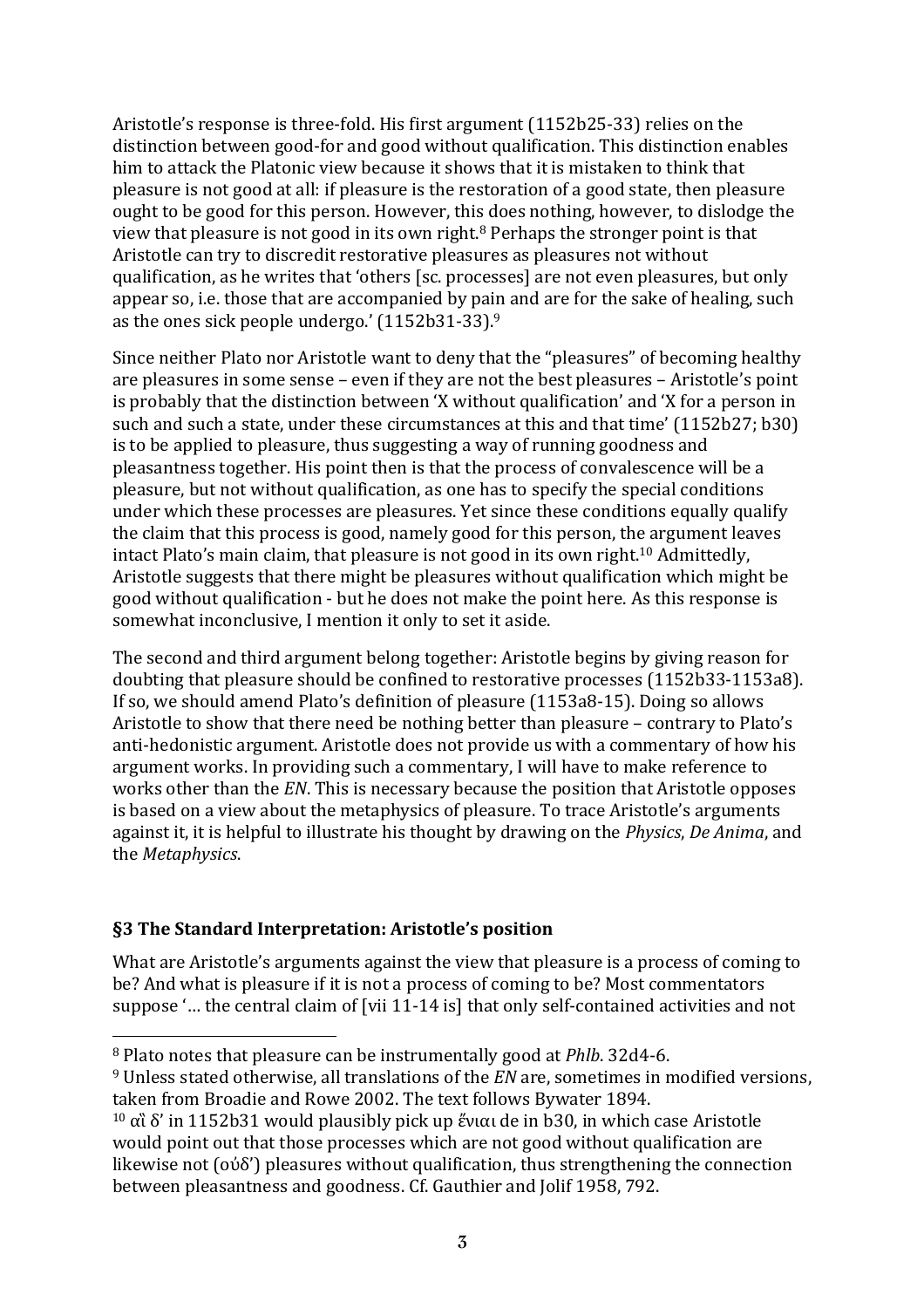end-directed processes are enjoyable.'<sup>11</sup> Further, it is argued that Aristotle '... rejects the identification of pleasure with genesis and replaces it with his own account of pleasure as an "unimpeded activity of a natural disposition". Generation and activity are thereby treated as mutually exclusive.'<sup>12</sup>

In these quotations, we can find two assumptions:

1) Aristotle draws an exclusive contrast in *EN* vii between activity (ένέργεια) and coming to be  $(γένεσις)$ , in the spirit of the contrast between activity and movement (κίνησις) in *Meta*. ix 6.1048b18-34 where Aristotle seems to draw an exclusive contrast between activity (ένέργεια) and process (κίνησις). Processes of coming to be do not have their end within themselves, whereas activities do.

2) Pleasure is confined to activities; no process of coming to be, properly speaking, can be a pleasure.

These two assumptions are made by almost all interpreters: 'In both treatments [sc. vii] 11-14 and x 1-5] Aristotle associates pleasure with activities, and contrasts activities with processes.' Although 'it is *not* obvious, from the *Ethics* itself, that Aristotle means to claim that no process is also an activity  $\lceil \cdot \cdot \rceil$  the point is generally accepted by interpreters.'<sup>13</sup> If only complete activities can be pleasures, but never processes of coming to be, then Aristotle seems committed to relegating pleasures that are apparently processes to the incidental.<sup>14</sup> We have thus identified the Standard Interpretation of *EN* vii 11-14:

[STANDARD] (i) there is a mutually exclusive contrast between coming to be and activity in *EN* vii 11-14; (ii) pleasure (properly speaking) is a certain activity, never a coming to be; (iii) a process of coming to be can be a pleasure only incidentally.

Interpreters find STANDARD expressed in the third argument against the genesis view:

vii 12.1153a7-15

[1] ἕτι ούκ άνάγκη ἕτερόν τι εἶναι βέλτιον τῆς ἡδονῆς, ὥσπερ τινές φασι τὸ τέλος τῆς γενέσεως· [2] ού γὰρ γενέσεις είσὶν ούδὲ μετὰ γενέσεως πᾶσαι, [3] άλλ' ένέργειαι καὶ τέλος· [4] οὐδὲ γινομένων συμβαίνουσιν ἀλλὰ χρωμένων· [5] καὶ τέλος οὐ πασῶν ἕτερόν τι, ἀλλὰ τῶν εἰς τὴν τελέωσιν ἀγομένων τῆς φύσεως. [6] διὸ καὶ οὐ καλῶς ἔχει τὸ αἰσθητὴν γένεσιν φάναι εἶναι τὴν ἡδονήν, [7] ἀλλὰ μᾶλλον λεκτέον ἐνέργειαν τῆς κατὰ φύσιν ἕξεως, ἀντὶ δὲ τοῦ αἰσθητὴν ἀνεμπόδιστον.

<sup>&</sup>lt;sup>11</sup> Owen 1971, 340.

<sup>12</sup> Frede 2009, 196.

<sup>&</sup>lt;sup>13</sup> Bostock 2000, 149. Apart from Owen 1971, Frede 2009, and Bostock 2000, others who take 1) and 2) for granted are Gauthier and Jolif 1958, 795; Penner 1970, 440-41, esp. n. 40; Broadie in Broadie and Rowe 2002, 401-2; Weinman 2007, 113-14; Rudebusch 2009, 406; and Wolfsdorf 2013, 113 and 127-30. Many of these interpreters follow Owen 1971 in taking pleasure in *vii* to be that in which the pleasure is taken, rather than the enjoyment.

<sup>&</sup>lt;sup>14</sup> The notion of 'incidental pleasures' is controversial and will be discussed in §§4, 5, and 8. Preliminarily, we can say that processes are incidental pleasures because they are not pleasures insofar as they are processes, but because of a relation to something else that is more properly a pleasure.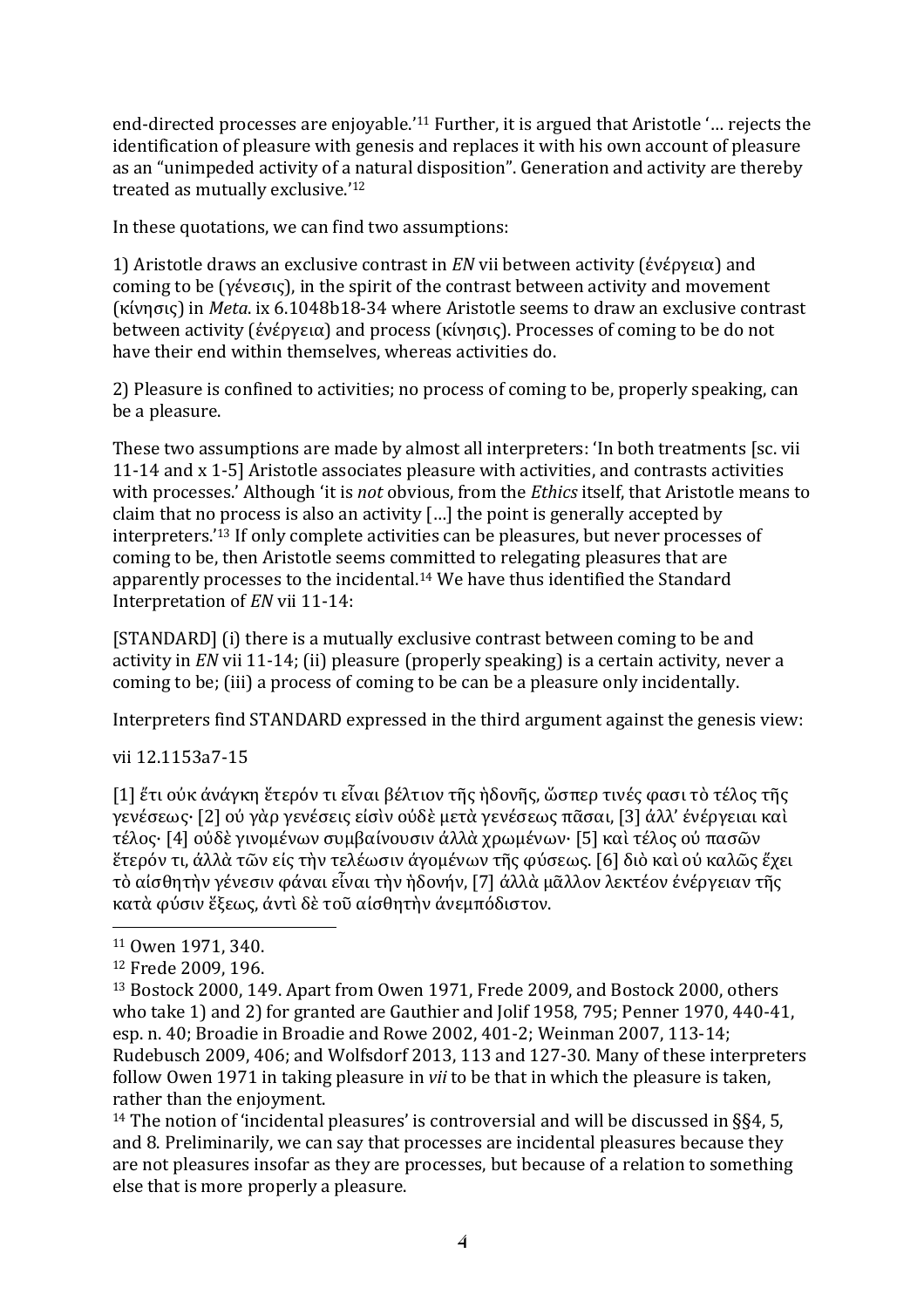This text cannot be translated into English without interpretation.<sup>15</sup> Irwin's translation, as we shall see, lends support to the Standard Interpretation outlined above:

[1] Further, it is not necessary for something else to be better than pleasure, as the end, some say, is better than the becoming. [2] For pleasures are not becomings, nor do they all *even involve a becoming.* [3] They are activities, and an end [in themselves], [4] and arise *when* we exercise [a capacity], not when we are coming to be [in some state]. [5] And not all pleasures have something else as their end, but only those in people who are being led *toward the completion of their nature.* [6] That is why it is a mistake to call pleasure a *perceived becoming.* [7] It should instead be called the activity of the natural state, and should be called not perceived, but unimpeded.<sup>16</sup>

In this passage, Aristotle turns against Plato's claim that pleasure cannot be the chief good because pleasure is a coming to be. This, Aristotle would point out on the Standard Interpretation, is mistaken because it is a mistake to think that pleasure is a becoming: no pleasure is a coming to be  $(2)$ .<sup>17</sup> Instead, pleasures are activities  $(4)$  that comprise their own goal (3), i.e. complete activities. So, given that pleasure is not a process of coming to be, but always an activity, Aristotle can reject the Platonic view and propose, tentatively, a definition of his own in 6-7:

[DEF] Pleasure is the unimpeded activity of a natural disposition.<sup>18</sup>

On Irwin's reading, this passage confirms that pleasure is confined to complete activities, for Aristotle maintains that pleasures are ends in themselves (3), which would seem to be impossible if they were processes of coming to be. This is why Aristotle denies that pleasures are processes of coming to be explicitly in 2.

# **§4** The Standard Interpretation: incidental pleasures

Standard Interpreters need to explain why Aristotle in 5 says that there are pleasant activities that have their goal outside themselves, as this conflicts with STANDARD. The trick is to make these pleasures out as 'incidental pleasures'.<sup>19</sup> For leading up to T1, Aristotle argues that restorative processes are only incidentally pleasant:

 $\overline{a}$  $15$  Especially controversial are 2, 5, and 7. I shall present the standard way of reading the text in this section, and will offer an alternative reading in  $\S7$ , after having shown difficulties for the Standard Interpretation.

<sup>16</sup> Irwin 1985, 115.

<sup>&</sup>lt;sup>17</sup> So taken by Aspasius (Heylbut 1889, 147.16-19), Stewart 1892, 235, Burnet 1900, 333, Dirlmeier 1960, 160, Gauthier and Jolif 1958, 795, Frede 2009, 196, and probably Owen 1971, 338-39.

 $18$  The replacement of 'perceived' with 'unimpeded' is not supported by previous argument. Presumably, this new point looks forward to vii 13.1153b16-19. (I will say more about this in  $$7.$ )

 $19$  That the pleasures which have an external goal must be incidental pleasures is implicitly held by all proponents of the Standard Interpretation (cf. Bostock 1988, 267). Broadie makes this assumption explicit in her commentary (Broadie and Rowe 2002, 401-2). Standard Interpreters seem committed to denying that virtuous actions have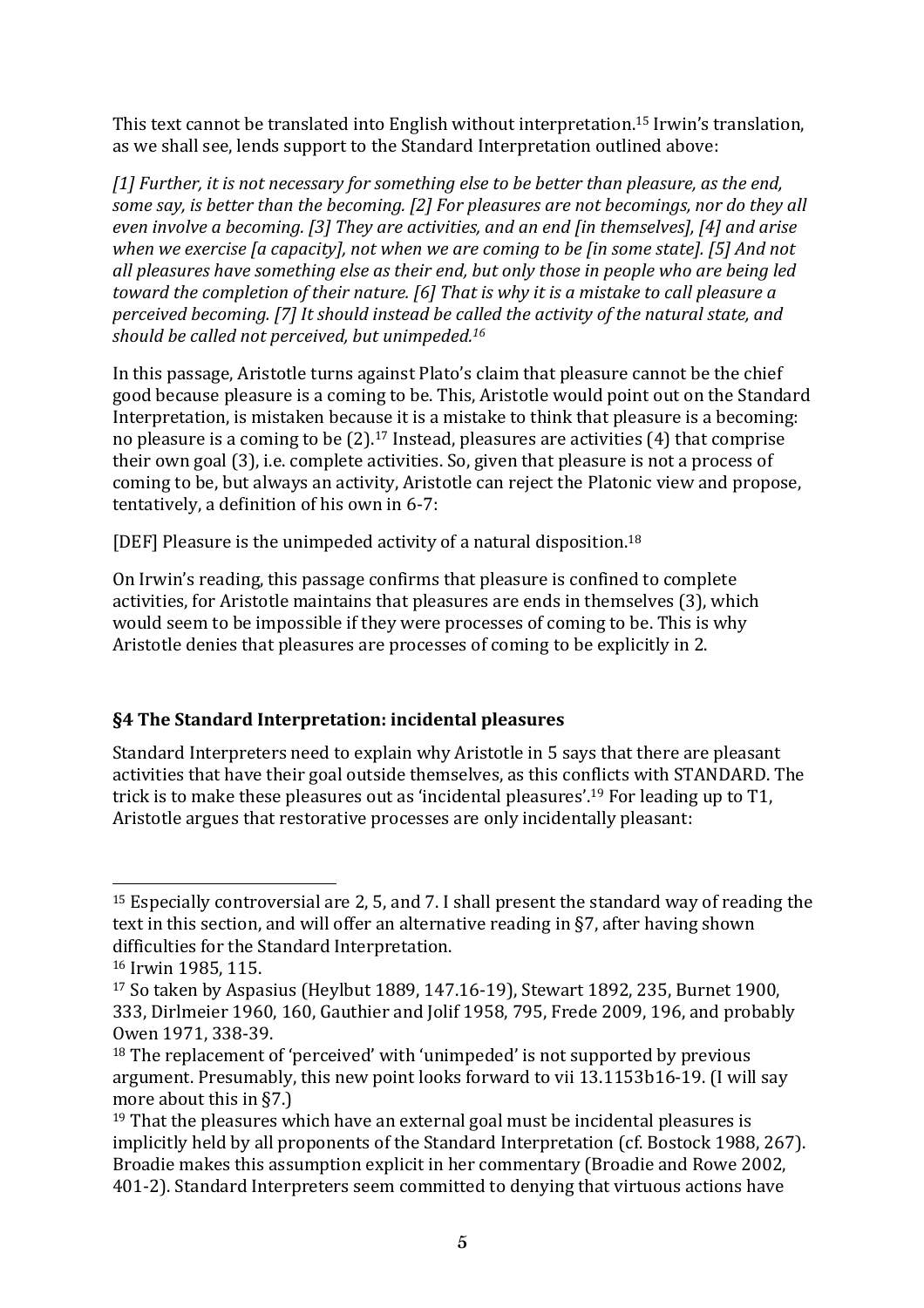#### vii 12.1152b33-1153a2

[1] Further, given that what is good is part activity, part disposition, [2] it is incidentally *that the processes of restoring one to the natural state are pleasant;* [3] the activity in the *case of appetites belongs to one's residual natural disposition, [4] since there are also pleasures unaccompanied by pain and appetite, [5] like the activities of reflection, [6] where there is no depletion of the natural state.<sup>20</sup>* 

Aristotle seems to maintain that pleasure belongs only incidentally to the process of restoration, but belongs, properly speaking, to the activity of the healthy part.<sup>21</sup> This is because there are other pleasures, such as those of reflection, which have nothing to do with the restoration of a lack  $(4-6)$ .<sup>22</sup> Since Aristotle assumes that all pleasures fall under the same definition, and the paradigmatic pleasure is a complete activity, all pleasures that are different from contemplation in that they are not complete activities must be accounted for in some other way - and Aristotle chooses to call them 'incidental'.23

Whatever the motivation, once processes are relegated to the incidental, Aristotle sticks with it, as a later passage shows: he says that some pleasures are restorative of a state that is lacking and that they occur in the process of restoring the state to completion which is why they are incidentally good: $24$ 

vii 14.1154b17-19

 $\overline{a}$ 

*What I call incidentally pleasant are the remedial sort; for what makes a thing seem pleasant* in this case is that one happens to be cured, with the part that remains healthy *being active.25*

According to Standard Interpreters, Aristotle suggests that the process of being restored seems or is thought to be  $(δοκε̃i)$  pleasant  $(but$  is not pleasant properly speaking), whereas the activity of the healthy part *is* pleasant (even if it does not seem so). As, however, being restored and the activity of the healthy part co-occur in cases of curing,

external goals, as such actions are pleasant in their own right  $(i 8. 1099a14-6)$ . Aristotle seems in two minds about this issue (vi 5.1140b7 vs x 7.1178b16-18).

<sup>20</sup> ἔτι έπεὶ τοῦ άναθοῦ τὸ μὲν ένέρνεια τὸ δ' ἕξις, κατὰ συμβεβηκὸς αὶ καθιστᾶσαι είς τὴν φυσικὴν ἕξιν ἡδεῖαί είσιν· ἔστι δ' ἡ ένέργεια έν ταῖς ἐπιθυμίαις τῆς ὑπολοίπου ἕξεως καὶ φύσεως, έπεὶ καὶ ἄνευ λύπης καὶ έπιθυμίας είσὶν ἡδοναί, οἶον αὶ τοῦ θεωρεῖν [ένέργειαι], τῆς φύσεως ούκ ένδεοῦς οὔσης.

<sup>21</sup> I am here sketching how Standard Interpreters tend to understand κατὰ συμβεβηκὸς. Bonitz 1870, s. v. συμβαίνειν makes clear that the meaning of the phrase is dependent on the context. I will return to the meaning of κατά συμβεβηκός in §8. <sup>22</sup> Cf. Frede 2009, 195.

<sup>23</sup> Since Aristotle nowhere in *EN* vii 11-14 says that 'pleasure' is used equivocally, nor that there is a central and a derivative use (cf. Rapp 2009, 229), DEF is surely meant to capture all kinds of pleasure.

 $24$  I agree with the reasons given by Bostock 1988, 267-8 that Aristotle subsumes all restorative processes under the heading of 'remedial processes'. So, even such processes as slaking one's thirst is thought to be a remedy.

<sup>25</sup> λέγω δὲ κατὰ συμβεβηκὸς ἡδέα τὰ ἰατρεύοντα· ὅτι γὰρ συμβαίνει ἰατρεύεσθαι τοῦ ὑπομένοντος ὑγιοῦς πράττοντός τι, διὰ τοῦτο ἡδὺ δοκεῖ εἶναι·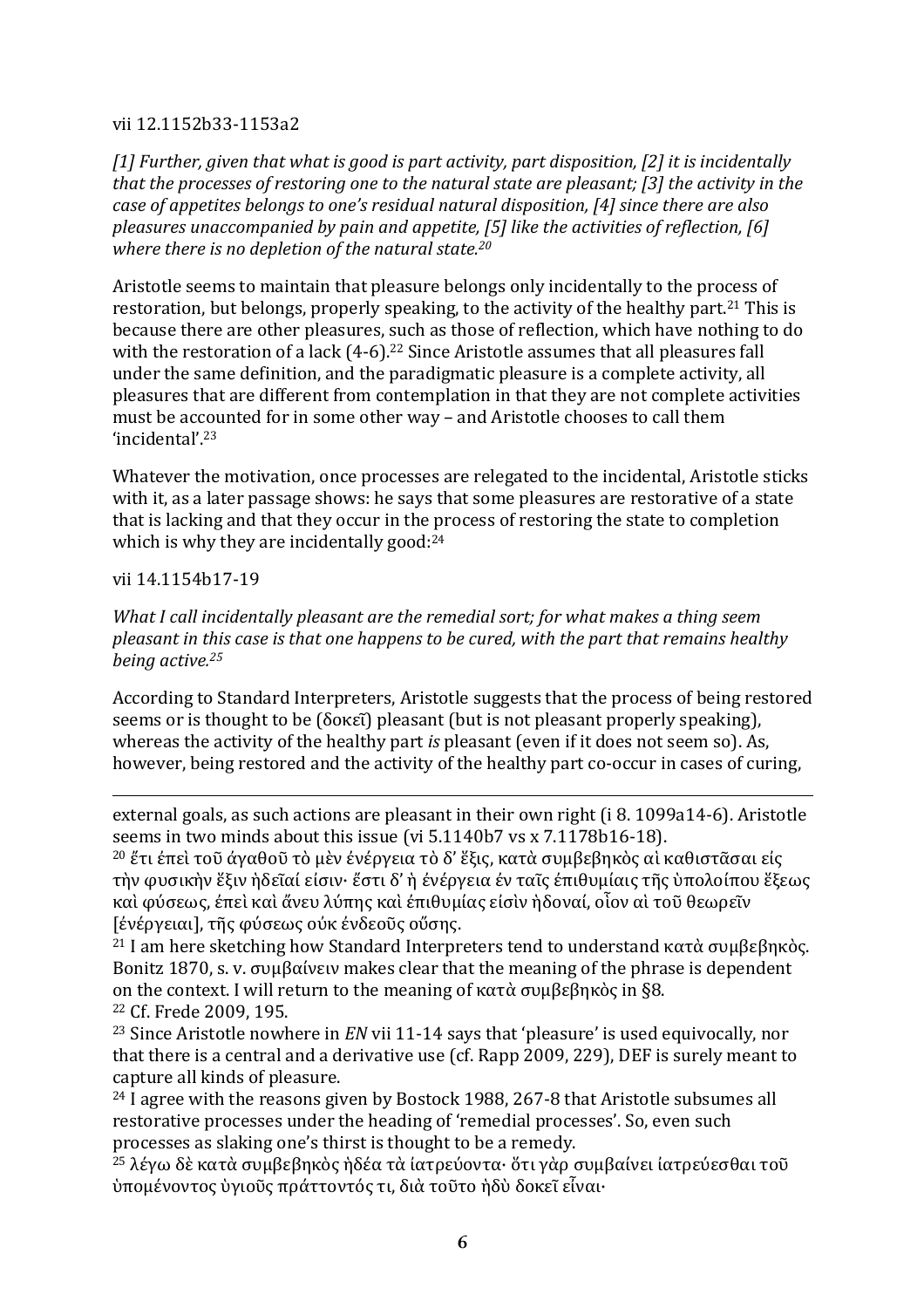'is pleasant' can be incidentally predicated of the restorative process. According to the Standard Interpretation, this activity is a pleasure in its own right and must therefore fall under DEF. Since on the Standard Interpretation all pleasures falling under DEF are complete activities, the relevant pleasant activity of the healthy part, like contemplation, must have its goal within itself and is thus an end.

### **§5 Difficulties with the Standard Interpretation**

On the Standard Interpretation, the dialectic is as follows: Plato argues that pleasure is not the good because (i) pleasure is a process, (ii) processes are not ends, and (iii) the good is an end. Now Aristotle rebuts the argument by denying premise (i): pleasure, properly speaking, is never a process. Rather, pleasure is an activity (in the sense of 'complete activity'), and complete activities are ends in themselves. Hence pleasure and the good are of the same kind (*sungenês*) – which shows that Plato's argument fails.

This way of understanding Aristotle's argument is problematic for three reasons. First, if this were Aristotle's argument, it would give him a weak response to Plato: Aristotle's argument would rely heavily on the assumption that contemplation is a complete activity and that it is a pleasure. Since Aristotle's only evidence for this claim is that it is 'without pain and desire'  $(1152b36)$ , this argument would not convince Plato: (a) this does not show that contemplation is a pleasure (a divine life of reflection is said to be free of pleasure at *Phlb.* 33b); and (b) even if contemplation is agreed to be a pleasure, Plato might accommodate it in his restoration model because the agent need not be painfully aware of the lack (*Phlb*. 50e-53b; esp. 52a-c; cf. *Rep*. 585b-e).

Second, Aristotle would simply deny that those pleasures central to Plato's characterisation of the restoration model are pleasures in their own right. This is problematic not only because Aristotle would not offer an argument, but also because Plato has a point in making vitally important pleasures such as satisfying one's hunger and slaking one's thirst central to the case of hedonism. Precisely because children and animals lack the capacity for reasoning, they are normally steered by pleasure and pain to what is good for them, and these pleasure are surely not incidental.<sup>26</sup> Moreover, in his defence of bodily pleasures at vii 14.1154a8-21 Aristotle argues that they are bad when pursued to excess, but that they are good if pursued up to the right point: 'for everyone enjoys the pleasures of the table, wine, and sex in some way or other, but not everyone enjoys them as one should.'  $(1154a17-18)$ .<sup>27</sup> Nothing here indicates that these pleasures are pleasures only incidentally. Standard Interpreters, then, can either say that Aristotle does not give a coherent account, or try to explain away the problematic pleasures by arguing that these apparent process-pleasures (drinking etc.) are not processes after all.<sup>28</sup> Most Standard Interpreters go for the latter option.

<sup>&</sup>lt;sup>26</sup> Assuming that animals' (and children's) pleasures are not different from mature human pleasures.

 $27$  The way one should enjoy these goods as the good person does. This means, here, presumably that one should pursue them to the extent that they satisfy needs of healthy human beings, as the contrast with somewhat abnormal cases in 1154b2-15 shows.  $28$  An avenue which I do not pursue in detail is this: one could say that sating, drinking etc. 'as one should' in fact are temperate activities that are enjoved as such. Therefore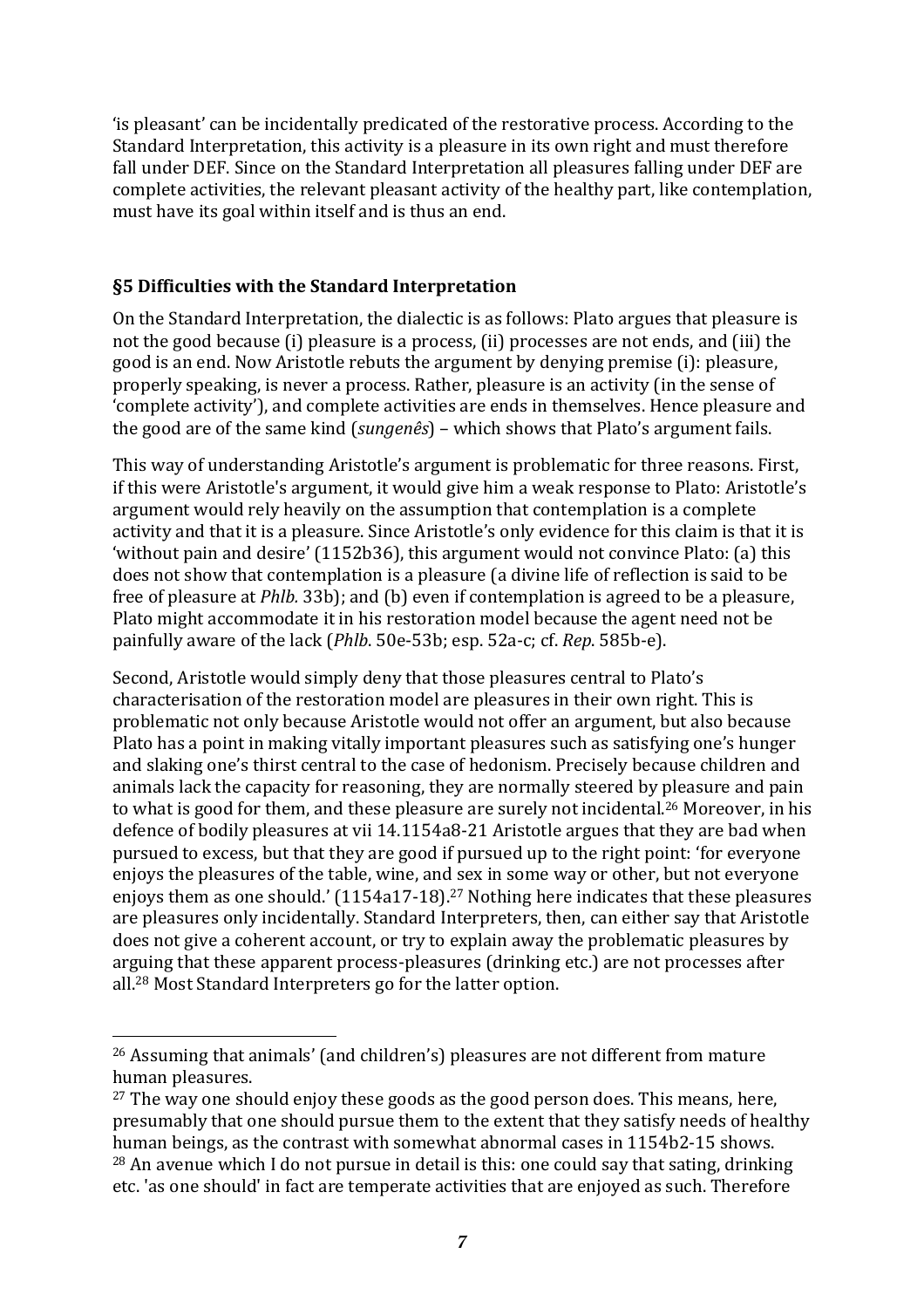Third, the main options suggested by Standard Interpreters to make out pleasures as complete activities, while relegating processes to the incidental are philosophically problematic, especially when the focus is on the causal connection between the process (the incidental pleasure) and the complete activity (the real pleasure): either pleasure as complete activity is caused by a process or the complete activity which is the pleasure causes the process. In each case, the complete activity is the pleasure, whereas the process is not a pleasure in its own right, but only incidentally by being causally related to the activity. However, it can be shown that these interpretations do not succeed: the way in which they connect activity and process makes out either both items as activities, or both as processes.<sup>29</sup> It is, thus, highly doubtful whether Aristotle could account for process-pleasures *at all* if he were to confine pleasure to complete activities: there is currently no satisfactory interpretation of the relationship between a complete activity (pleasure) and the restorative process (incidental pleasure) that would make sense of the claim that the pleasure is incidental to the activity which is really pleasant.

To sum up the reasons against the Standard Interpretation: Aristotle would be begging the question against Plato by assuming either that contemplation is a pleasure, or that the restoration model of pleasure could not account for contemplation; there is textual evidence that Aristotle does not take such pleasures as eating and drinking to be incidental; and there are philosophical problems with confining pleasure to complete activities.

### **§6 Aristotle's project reconsidered**

 $\overline{a}$ 

I propose an alternative interpretation of *EN* vii 12 which does not suffer from these defects. The first step is to reconsider Aristotle's project. The need for doing so becomes clear from a criticism, namely, that Aristotle's definition of pleasure as the unimpeded activity of a natural state is false: 'the actualization of sense-perception is often not pleasant but neutral, despite the fact that there is neither an impediment, nor anything unnatural about it.' The complaint is that if Aristotle's definition (DEF) were true, then perception should be 'experienced as pleasant', but it is not.<sup>30</sup> This would be an objection to DEF, if Aristotle's aim were to give a full-fledged theory of pleasure in *EN* vii. But this is not his project.

they are complete activities (presumably because activities in accordance with virtue have to be complete). Now, this cannot be Aristotle's solution because it would still leave children and animals with incidental pleasures only, as for Aristotle acting in accordance with virtue requires a developed intellect. I thank an anonymous referee for putting this objection to me.

 $29$  See Rudebusch 2009 and Penner 1970. Bostock 1988, 2000 also offers a variant of this interpretation, but since he imports his contentious main thesis that pleasure is the perception of processes or activities from *EN* x, and since there is no hint in *EN* vii that this is Aristotle's view, I shall leave it aside. (See Bostock 1988, 270-71 for an unconvincing attempt to explain why Aristotle does not state his view.) I will discuss Rudebusch 2009 and Penner 1970, as well as Owen 1971 in the appendix. <sup>30</sup> Both quotations from Frede 2009, 203.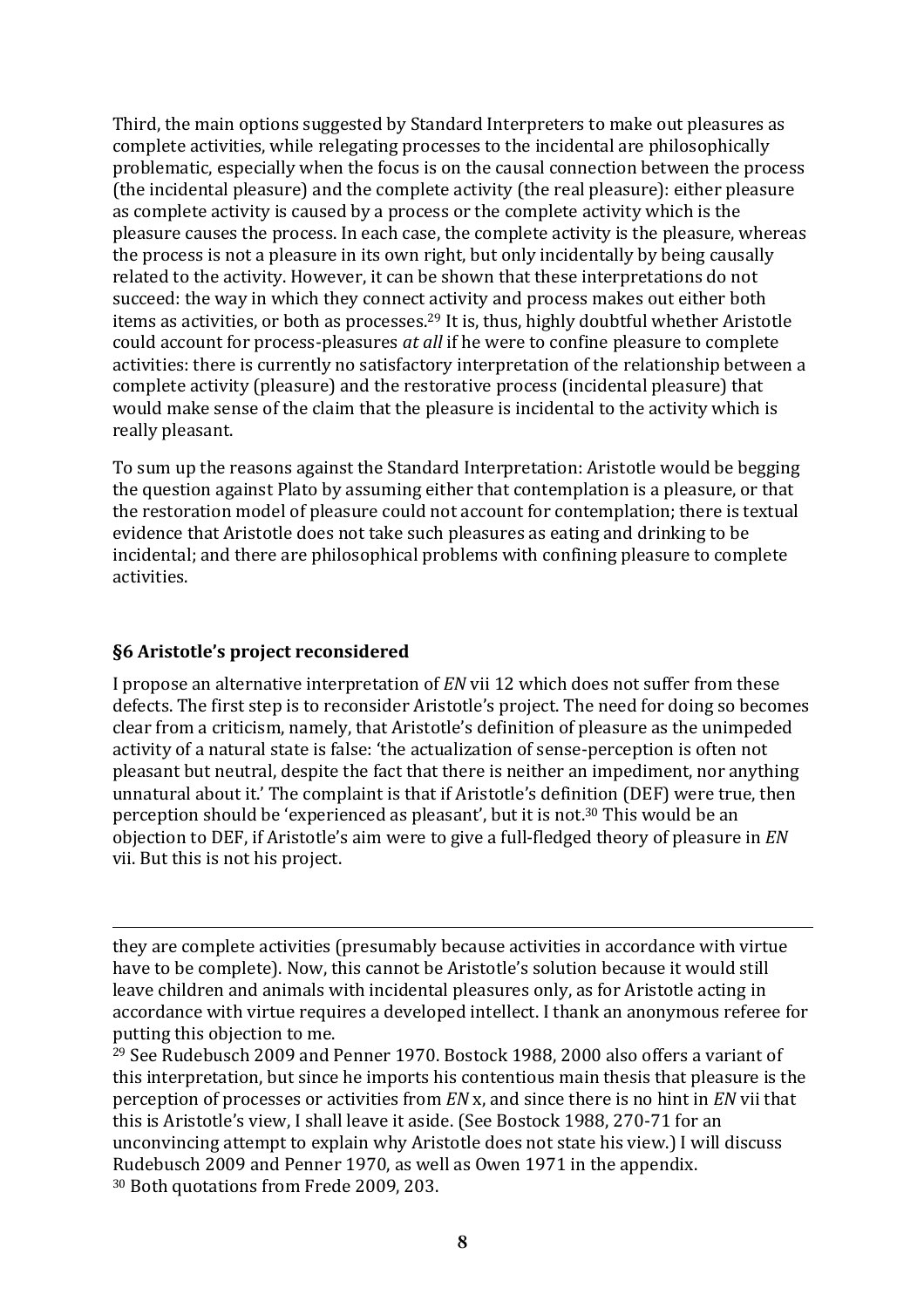Aristotle's project becomes clear by considering that pleasure is a coming to be, as found in the *Philebus*. We ought to look at the *Philebus* in particular because in this dialogue, Plato comes close to saying what is rejected in DEF, that pleasure is a perceived process of coming to be. For although pleasure is at first identified with such restorative processes of a natural state as warming up or cooling down (*Phlb.* 31e-32b), Plato highlights this identification will not do. He modifies the account because small changes occur unnoticed (43b3).<sup>31</sup> Since we are aware of (or perceive, αίσθάνεται, 43b2) only great changes, instead of saying that 'changes upwards and downwards produce  $(\hat{\alpha} \pi \epsilon \rho \gamma \hat{\alpha} (\sigma \nu \tau \alpha))$  pleasure and pain' (43b8-9), one should say that 'great changes effect  $(\pi o_1 o_0 \tilde{\sigma}_1 v)$  pleasure and pain in us, while moderate or small ones produce neither of these two.'  $(c4-6)$ , my trans.). We can see here that Plato recognises that pleasure requires awareness or perception, since both the problem and the solution presuppose that awareness is essential to pleasure. The causal language, moreover, indicates that there is a cause or source of pleasure, and that Plato thinks that the source is what was earlier in the dialogue  $(31-32)$  defined as pleasure, a process of restoration. Plato, thus, maintains that the perceived process of restoration is the source of pleasure.

Aristotle sets out to refute the view that pleasure is a perceived process of coming to be of a natural state (1152b13). This is exactly what Plato would take to be the source of pleasure, not the experience of pleasure, nor the complex consisting of experience and source. Two questions arise: Why does Aristotle call 'pleasure' what Plato identifies as the source of pleasure? And why does Aristotle focus on 'pleasure' in this sense, rather than engaging with the more fully fleshed-out theory of pleasure that Plato offers in the *Philebus*? The answer is the same for both: Aristotle undertakes to follow Plato.

Although Plato moves far beyond the simple restoration model of pleasure, he nevertheless returns to it when considering the value of pleasure: 'pleasure is always a process of coming to be' (53c4-5). This identification of pleasure with a process of coming to be forms the basis of the argument that pleasure is not good: because pleasure is a process, it cannot be good  $(53c-55c)$ . While it is controversial what exactly Plato's aims and assumptions are in this argument, it is clear how Aristotle understands it:<sup>32</sup> when Plato says 'pleasure' at *Phlb.* 53c4-5 he speaks about the source of pleasure, for this is what the 'perceived process of coming to be' is  $(1152b13-15)$ . Aristotle does not need to bend language for that: the Greek word  $\hat{\theta}$  ov $\hat{\theta}$  can either signify the source of one's enjoyment, or one's experience, or both.<sup>33</sup>

Plato's argumentative purposes are served by focusing on pleasure as the source because it is this aspect of the complex (source and enjoyment) which is responsible for

 $\overline{a}$ 

 $31$  The changes in the theory are made explicitly to the thesis proposed earlier, namely that pleasure is the restoration of one's own nature  $(42d5-7$  with  $43b7-9$ ).  $32$  For opposed takes on the argument contrast Taylor 1956, 80, Hackforth 1945, 106, and Gosling and Taylor 1982, 153-4, with Evans 2008 and Carpenter 2011. <sup>33</sup> That 'pleasure' could refer to both a complex experience and to the source of this experience is close to Owen's classic formulation of the point that 'pleasure' in Greek 'has at least two distinct though related uses, "Gaming is one of my pleasures", or, alternatively, "Gaming gives me pleasure"... In the first use the pleasure is identified with the enjoyed activity, in the second they are distinct...' (Owen 1971, 336). Cf. Kenny 1963, 89.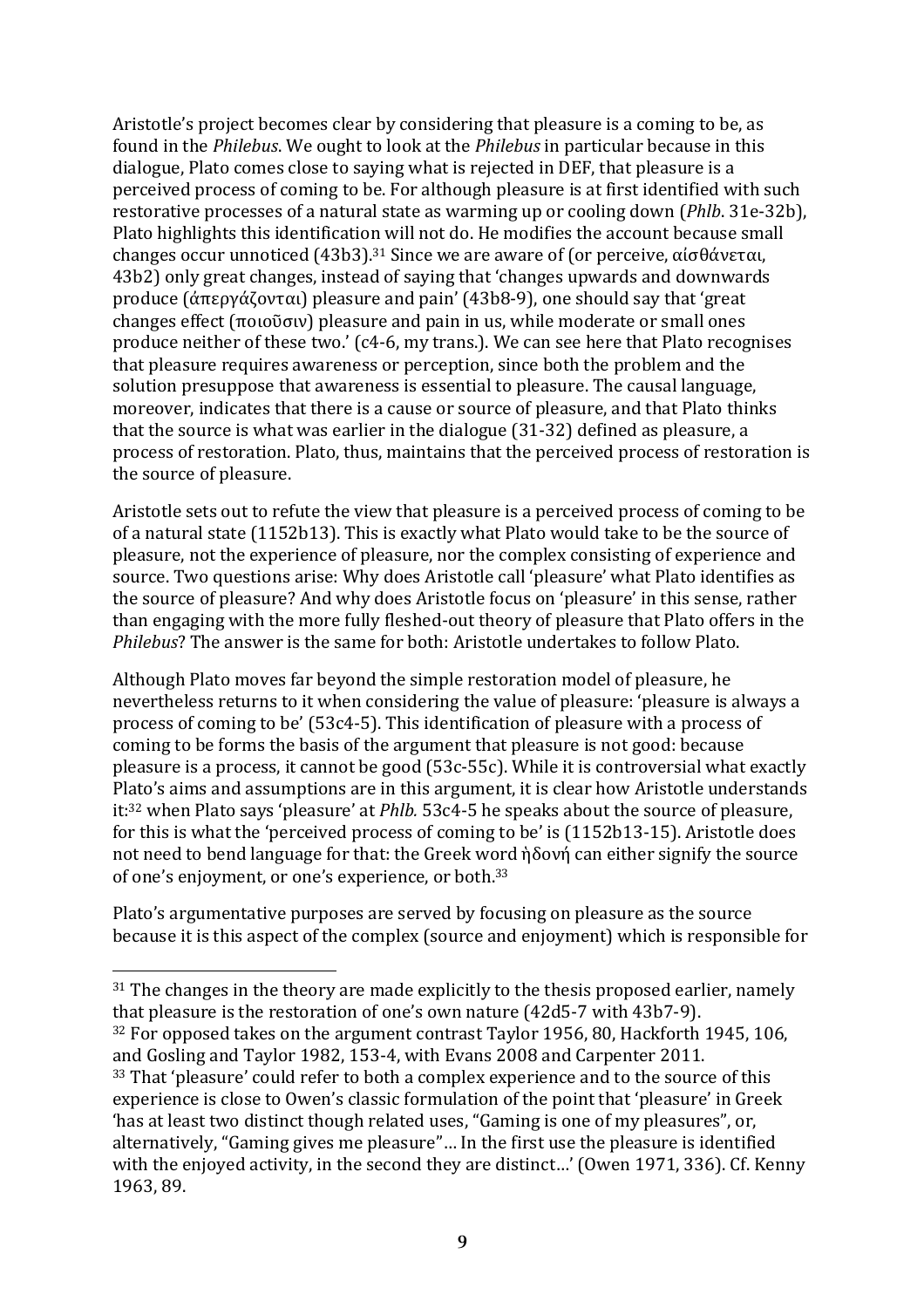the value. Plato does not object to enjoyment per se; what is objectionable is that in order to enjoy oneself, one might pursue things that are not good - which would be ludicrous (54e1-2). Processes are the source of one's enjoyment and processes are not in the same class as what is good  $(54c9-11)$ . This way of taking the argument makes good the claim that both Plato and Aristotle are concerned with the source of pleasures, when they speak of 'pleasure' in the context of this argument.

These considerations strongly suggest that by replacing Plato's conception of pleasure with DEF, Aristotle speaks about that which determines the value of pleasure – and this is the source of pleasure, not the experience (or the complex consisting of both).<sup>34</sup> If this is Aristotle's project, then the fact that natural unimpeded activities are not always experienced as pleasant does not count against DEF. Aristotle is concerned in *EN* vii 12-13 with finding the proper sources of pleasure, not with the connection between the source and enjoyment – that is the topic of *EN* x 4-5.

# **§7 Aristotle's position reconsidered**

Having reconsidered Aristotle's project, we can now turn to reconsidering his position (VII.12.1153a7-15, this section) and the arguments for it  $(S_88-9)$ . Let us start with the interpretation of VII.12.1153a7-15. Instead of the Standard Interpretation, I propose an interpretation that has more textual and philosophical support. I give again the Greek and an alternative translation that does not support the Standard Interpretation. I shall then explain and justify this way of reading the passage.

## VII.12.1153a7-15

 $\overline{a}$ 

[1] ἔτι ούκ άνάγκη ἕτερόν τι εἶναι βέλτιον τῆς ἡδονῆς, ὥσπερ τινές φασι τὸ τέλος τῆς γενέσεως· [2] ού γὰρ γενέσεις είσὶν ούδὲ μετὰ γενέσεως πᾶσαι, [3] άλλ' ένέργειαι καὶ τέλος· [4] οὐδὲ γινομένων συμβαίνουσιν ἀλλὰ χρωμένων· [5] καὶ τέλος οὐ πασῶν ἕτερόν τι, ἀλλὰ τῶν εἰς τὴν τελέωσιν ἀγομένων τῆς φύσεως. [6] διὸ καὶ οὐ καλῶς ἔχει τὸ αίσθητὴν γένεσιν φάναι εἶναι τὴν ἡδονήν, [7] άλλὰ μᾶλλον λεκτέον ένέργειαν τῆς κατά φύσιν ἕξεως, άντὶ δὲ τοῦ αίσθητὴν άνεμπόδιστον.

[1] Further, it is not necessary that there be something else better than pleasure, in the *way* people say the end is better than coming to be. [2] For not all pleasures are comings to *be,* or are accompanied by a coming to be, [3] but rather they are activities, and an end, [4] *nor do they occur because a coming to be is in train but because capacities are being put* to use: [5] and not all pleasures have something else as end, but only those involved in the *bringing* to completion of one's nature. [6] Hence it is not right to say that pleasure is a

<sup>34</sup> Interpreters usually do not frame the dispute between Plato and Aristotle in these terms. Exceptions are Irwin 1985, 269, and, in a way, Owen 1971. One might try to resist my interpretation by highlighting that Aristotle seems to distinguish between source and experience in the previous argument: ὼς γὰρ πρὸς ἄλληλα διέστηκεν, οὕτω καὶ αὶ ὴδοναὶ αὶ άπὸ τούτων (1153a6-7). Thus, ἡδοναὶ would be the experience, not the source. However, since  $\tau\dot{\alpha}$  ήδέα are things (sharp and bitter ones and their opposites, a4-5), not processes or activities, they should not be the source of pleasure on any count. Perhaps, then, αὶ ἡδοναὶ αὶ άπὸ τούτων are the activities or processes stemming from interacting with the  $\hat{\theta}$ δέα. At x 3.1173a15-20, Aristotle marks the distinction as one between ήδονή (source of pleasure) and ἥδεσθαι (experience of pleasure).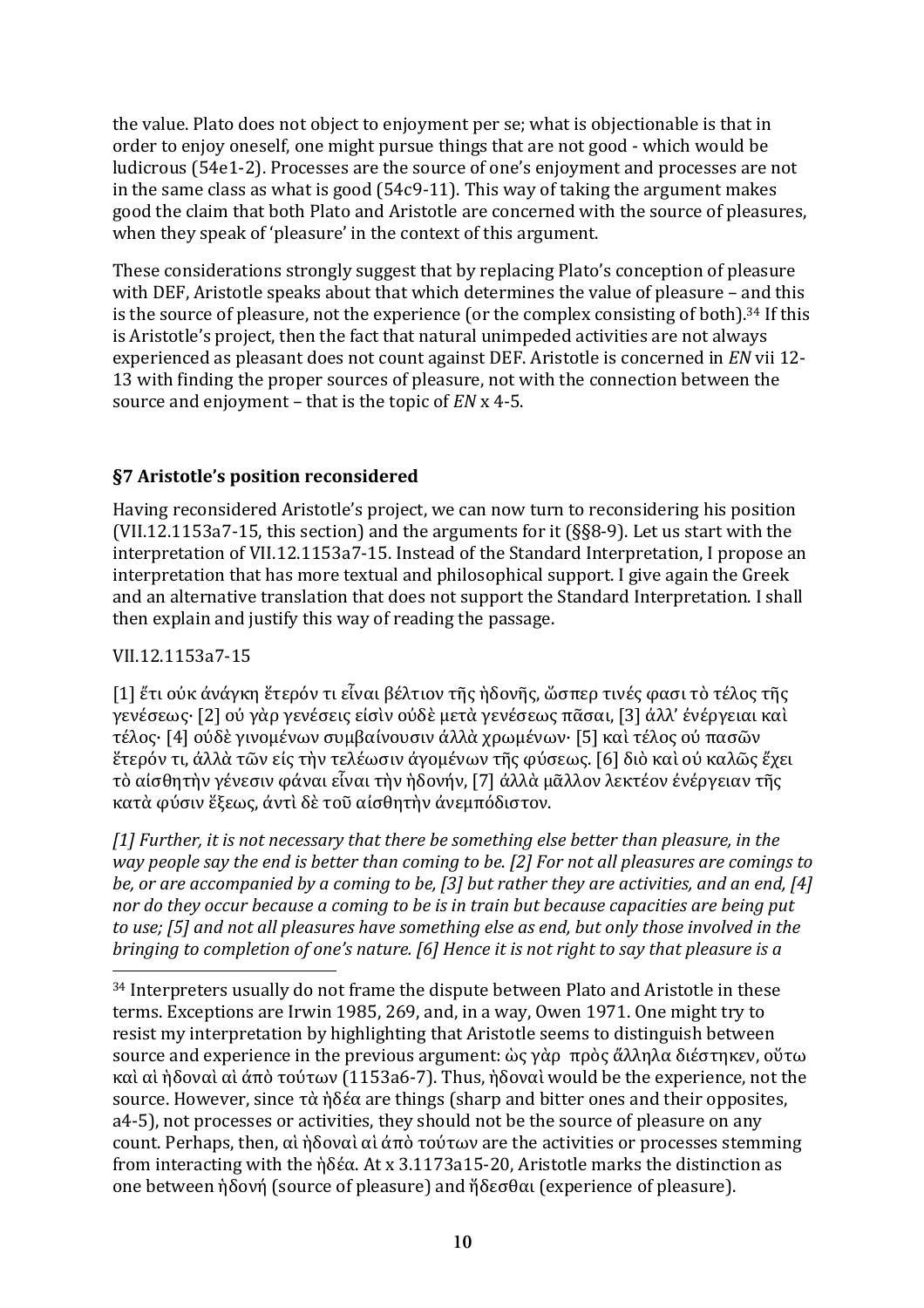#### *perceived process of coming to be;* [7] rather one should say that it is the activity of a *natural disposition, and replace 'perceived' with 'unimpeded'.<sup>35</sup> (tr. Rowe with modifications)*

It is clear from Aristotle's introductory sentence  $(1)$ , that for the purposes of his argument he does not *have* to argue that no pleasure (understood as the source) is a process. In order to show that 'it is not necessary that there be something else better than pleasure' it is sufficient to show that not all pleasures are simply processes of coming to be. Does he commit himself to more than he needs to?

The answer depends on how we read 2, as Aristotle offers a reason  $(\gamma \dot{\alpha} \rho)$  for denying that there must be something better than pleasure. Standard Interpreters think that Aristotle sets out to show that each individual (non-incidental) pleasure is good in its own right, because they translate 'for pleasures are not becomings, nor do they all even involve a becoming' or similar.<sup>36</sup> While the grammar of the clause  $\alpha$  at first glance invites us to read it in this way, there is an alternative reading which does not restrict the scope of the quantifier  $(\pi \tilde{\alpha} \sigma \alpha_1)$  in 1153a10 to the second conjunct only: 'not all pleasures are comings to be, or are accompanied by a coming to be'.<sup>37</sup> On this reading Aristotle tries to show that there does not necessarily have to be something better than pleasure by highlighting that the process-theory does not apply to all pleasures - which seems adequate for the task at hand.

Standard Interpreters find support for confining pleasure to complete activities in 3: if pleasures are complete activities, then they are 'activities, and an end'. While the translation of 3 is undisputed, it is disputable whether it supports the Standard Interpretation. An activity may be an end without being complete: it may be an end insofar as it is the use of a state, where this use can be a complete or an incomplete activity. This is the crux of the alternative interpretation - to be expanded and defended in the next two sections.<sup>38</sup> The present task is to show that the text suggests the

<sup>&</sup>lt;sup>35</sup> Rowe translates 1153a14-15 as 'it is an activity of a natural disposition, and replace "perceived" with "unimpeded"' (my emphasis). Nothing in the Greek corresponds to 'an' (cf. Irwin 1985, 270). Nothing in my argument hangs on this. I opt for 'the' instead of 'an' because it seems to work better with vii 13.1153a7-14, a passage that makes reference to 7.

<sup>&</sup>lt;sup>36</sup> The translation is taken from Irwin 1985, 115.

 $37$  Gauthier and Jolif 1958, 795 claim that the Greek cannot mean this. They do not give any reasons for his statement. Note that the grammar does *not* clearly favour the Standard rendering: a) since  $\alpha\acute{\nu}$  πασῶν in 5 seems to correspond to  $\alpha\acute{\nu}$  … πᾶσαι in 2, 'pleasure' should not shift from non-incidental to incidental, but be about pleasure as source in both cases; b) Aristotle writes είσὶν in 2 (which could easily be omitted) because it works together with  $\mu \in \dot{\alpha}$ , and both concern all pleasures, as Aristotle may put πᾶσαι at the end for effect. An over-translation brings out the point of the structure (οὐ … εἰσὶν οὐδὲ … πᾶσαι): ' they *are* not comings to be, nor even [are they] accompanied by a coming to be - all of them'. I thank Christopher Rowe for help with a) and  $h$ ).

 $38$  Standard Interpreters cannot appropriate this alternative way of reading the text by claiming that the activation of the state is a complete activity: (a) for the contrast between a state and the activity stemming from that state, the distinction between complete and incomplete activities is irrelevant (as e.g. *Meta*. ix 8.1050a4-b3 shows);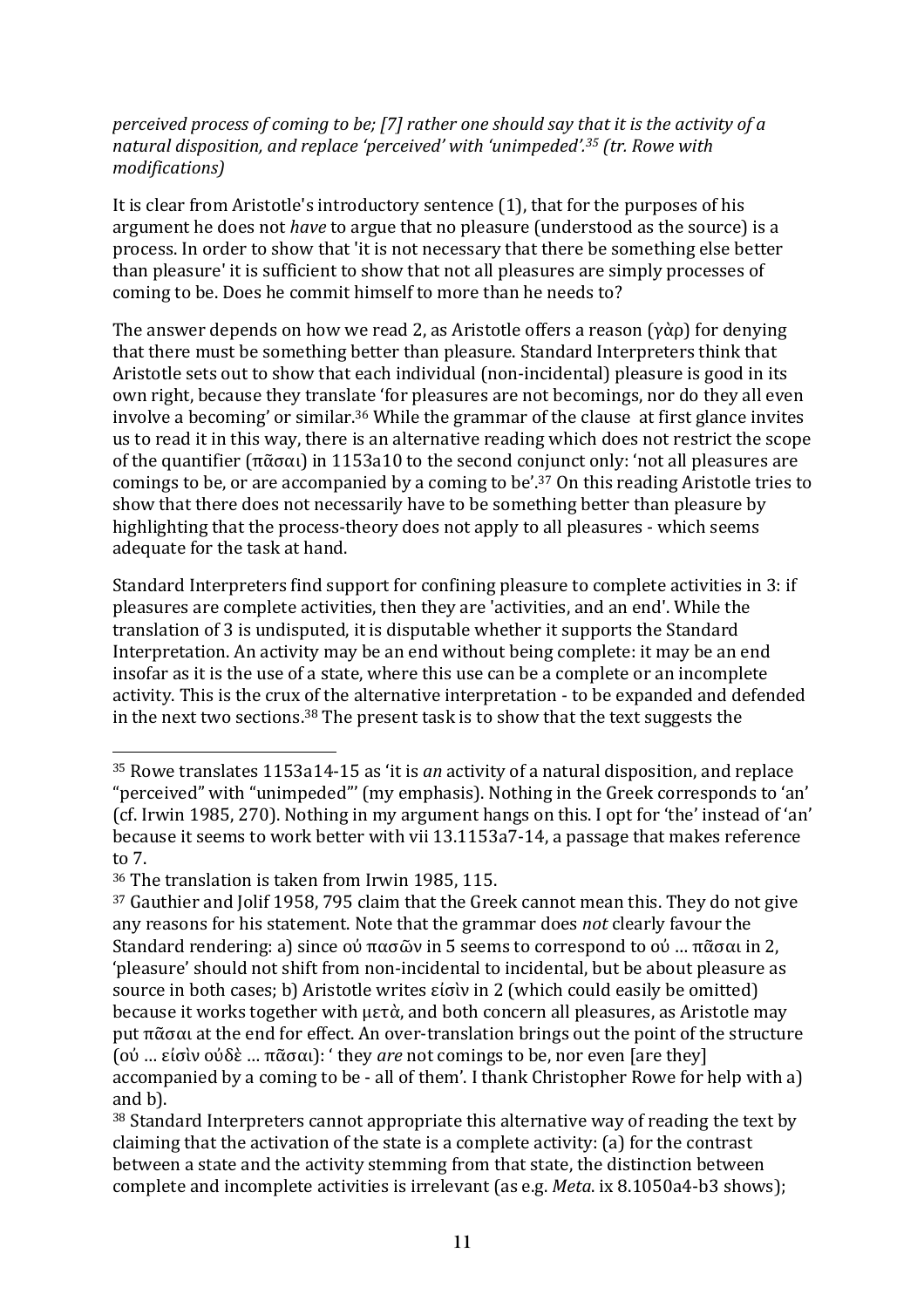possibility of this interpretation. That the use of a state has to do with pleasure is clear from 4, where it is contrasted with the coming to be of a state: 'nor do they [sc. pleasures] occur because a coming to be is in train but because capacities are being put to use'.

The alternative interpretation does not have to postulate, unlike the Standard Interpretation, that Aristotle shifts in 5 to talking about incidental pleasures. Rather, it can take at face value that 'not all pleasures have something else as end, but only those involved in the bringing to completion of one's nature.'<sup>39</sup> This way of reading the text makes much better sense of the sequence of thought: Aristotle first says that calling pleasure γένεσις does not fit all pleasures; what does fit all is to call them an activity and an end because they stem from the activations of states, but are not necessarily linked to the coming to be of the state. This account works for those activities that do not have an external goal, as well as for those that have one (5). Thus, if Aristotle uses 'activity' and 'use' in the wide sense (including incomplete activities), the points made lead up neatly to DEF (7). If, on the other hand, we understand him to speak about 'activity' and 'use' in the narrow sense, thus speaking in 5 about incidental pleasures, he shift the focus giving any sign.

Having established that the text does not require the Standard Interpretation. I turn now to arguing that the alternative interpretation is preferable to the standard interpretation. Let us begin with the dialectic of the passage. On the Standard Interpretation, Aristotle, in 5, has to admit that his DEF cannot properly account for pleasures that Plato at least takes to be central. Dialectically, this is a weak move, especially since it relies exclusively on the claim that contemplation is a pleasure and a complete activity - which Plato has no reason to accept (cf. §5). Thus, Aristotle simply denies that Plato's prime pleasures are pleasures in their own right: Plato mistakenly takes incidental pleasures to be the central cases of pleasure.

Aristotle's argument is dialectically much stronger if he speaks about 'activity' and 'use' in their wide sense. It grants Plato that there are pleasures which are restorative processes (those mentioned in 5), and that pleasure is closely related to a state. But since not all pleasures stem from the coming to be of a state, they do not exhaust the sources of pleasure. If so, the definition of pleasure as a perceived process of coming to be of a natural state cannot be correct  $(6)$  and should be replaced with a definition that captures both Plato's paradigmatic pleasures, as well as those pleasures that do not fall under the restoration picture. Thus, Aristotle does not object that Plato's analysis of pleasure cannot capture any pleasure; it objects that it does not have sufficient depth to capture all pleasures. According to the alternative interpretation, then, Aristotle is engaged in the familiar eirenic project of finding what is true in an endoxic view, and to show why it is true by supplanting it with a proper theory.

The philosophical benefits of the alternative interpretation are obvious: if processes can be pleasures in their own right (in the sense of 'source of pleasure'), then vitally

and (b) ένέργεια here, i.e. in 3 and 7, surely does not *mean* 'complete activity'. For more on (b), see Burnyeat 2008.

 $39$  This is not to deny that the pleasure itself is an end, it only highlights that also goaldirected activities can be the source of pleasure. I shall explain in detail how pleasures can be ends while, at the same time, they are also directed at some other goal in §10.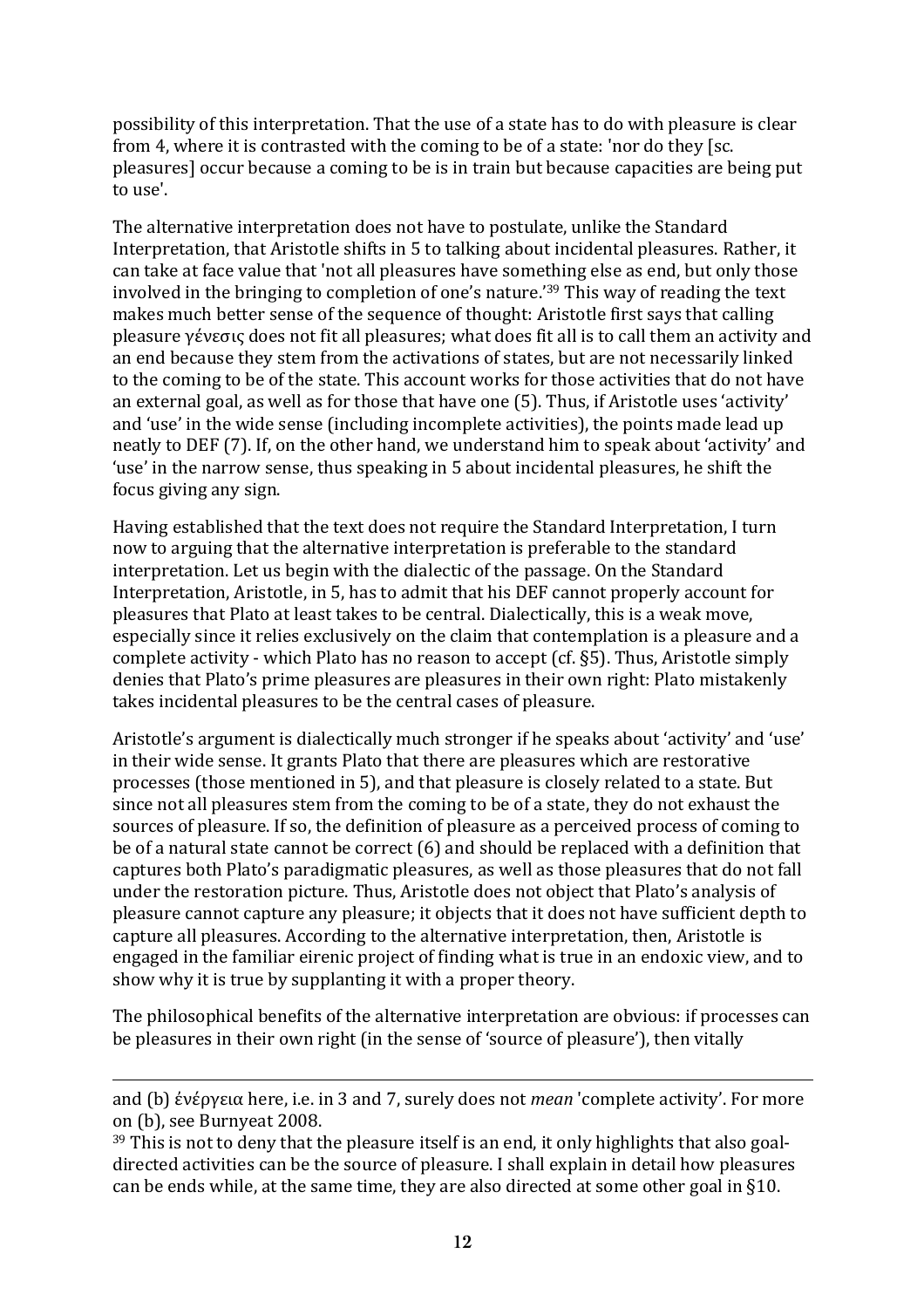important pleasures such as eating when hungry, and obvious process-pleasures such as building and learning come out as pleasures in their own right. We do not need to find a complete activity that, really, is the source of the pleasure.

To sum up: the alternative interpretation (i) is possible: the text does not require the standard interpretation; (ii) it allows for an easier flow of the thought (reading 5 at face value); (iii) it gives Aristotle dialectically a much stronger position than the Standard Interpretation; and  $(iv)$  the alternative interpretation gives Aristotle a much more powerful account of pleasure: it makes out biologically important pleasures such as eating when hungry, and obvious process-pleasures such as building, learning as pleasures in their own right.

# **§8 Incidental pleasures explained**

There are two obstacles to be removed before we can whole-heartedly endorse the alternative interpretation: i) Aristotle's argument seems to turn on the postulation of pleasures which do not fall under the restoration model - is this not also dialectically weak? ii) If restorative processes are pleasures in their own right – why do we need incidental pleasures? I will deal with the second obstacle in this section and then turn to the first in §10.

To see how Aristotle understands incidental pleasures on the alternative interpretation, it is useful to focus on healing: healing restores the person's health, changing him from a deficient condition to a good one. I start with a simple cases, and then add two more complex cases.

Case 1: A doctor cures an ill person.

 $\overline{a}$ 

Let us assume that it is entirely through the agency of the doctor that health is being restored; the patient is merely passive. Case 1 highlights two points. First, since the doctor imposes the form of health in the patient by the use of knowledge, the doctor must know what health is - this is what it is to have the form of health as a doctor.<sup>40</sup> Second, it helps us to locate the source of pleasure because Case 1 makes clear that doctor and patient are differently related to the activity of restoring health. While it is true that the doctor is the source of change whereas the patient is subject of change, we need a more fine-grained account, focussing on the activity of healing. It is useful to distinguish between 'change belonging to  $X'$  and 'change in  $X'$ , because although there is a change that belongs to the doctor as the originator of healing, it is crucial for Aristotle that this does not entail that there is also a change *in* the doctor.<sup>41</sup> To this effect,

<sup>&</sup>lt;sup>40</sup> See *Phys.* iii 2.202a9-12 for this model of agency. In *Meta.* xii 3.1070a28-30 medical art is said to be the form of health.

<sup>&</sup>lt;sup>41</sup> Aristotle makes this distinction in *Phys.* iii 3.202b5-8. Coope 2004, 205 captures this distinction as distinction between 'change of' vs 'change in', whereas Marmodoro 2007, 210-11 speaks of it as distinction between 'change belonging to' vs 'change occurring in'. To be absolutely correct, this claim needs to be qualified in two ways: (1) given Aristotle's account of causation, there is also a change in the agent when the agent's acting involves touch, see *Phys.* iii 2.202a3-7. This, however, is an additional process of change and can be left aside for present purposes. (2) There *is* a difference in the doctor: at one point he does not use his medical knowledge, at another he does. But Aristotle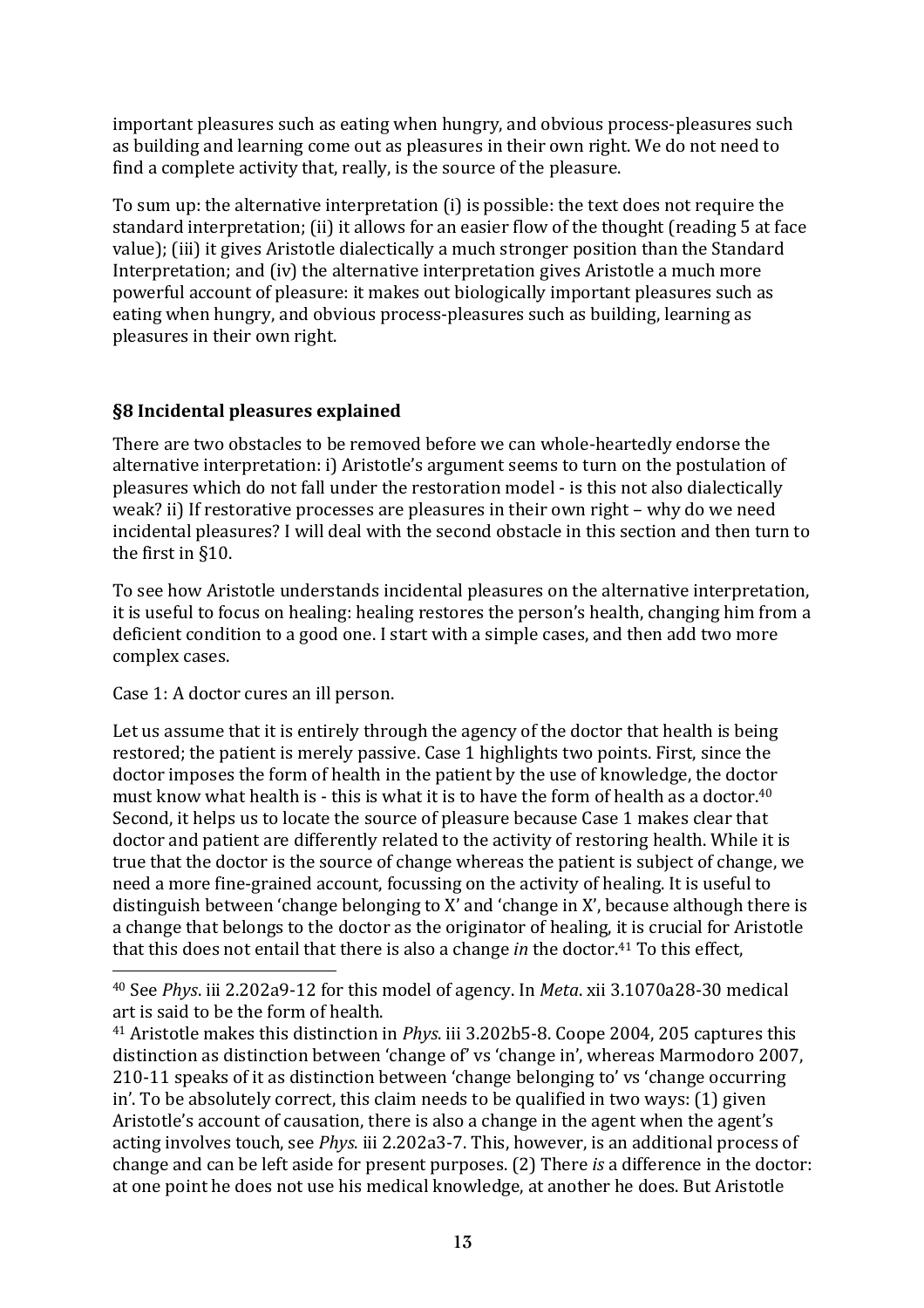Aristotle argues in *Phys.* iii 3 that agency can take place in a suitable medium distinct from the source of the change, so that to explain that the activity of healing belongs to the doctor we need only one change, the change occurring in the patient. Thus, there is only one activity, the process of restoring health, but the doctor is related to this activity as agent, whereas the ill person is related to it as patient. I shall refer to the agent's relation to this activity as 'agent-activity'.<sup>42</sup> So, with this terminology, we can now give a more precise account of the source of the restorative process: the source of the restorative process is the agent-activity, and that is the doctor's healing.

Case 2: A doctor is ill and cures himself.

The identity of doctor and patient makes no difference to what holds true in the Case 1: it is still the doctor's healing that is the source of the change. Agent and patient just happen to be the same person, and can be separated, logically, by the qua-locution. So, in this case, when the person heals himself, he is active qua doctor. Note that it is only qua patient that the person is in a deficient state, but not qua doctor: being curable essentially relies on privation of a certain state; being able to cure does not rely on privation.

Case 3: A person becomes healthy without a doctor.

The model of healing in this case also underlies Cases 1 and 2, when they are not simplified. For usually the doctor's job is to stimulate the patient's organism to heal itself (e.g. by inducing a fever). If there is no doctor - what is the source of the change in the patient? The only thing that could fill the bill is the agent-activity of the residual natural state, mentioned vii 12.1152b33-1153a2 and 14.1154b17-19.43

That a *natural* state is active in healing is significant insofar as for Aristotle craft and nature are analogous in that they tend to be goal-directed. Restoring health is clearly a goal-directed activity which a craftsman (a doctor) can carry out. The same goal can be achieved by the activity of nature. In *Phys*. ii 1, Aristotle uses the analogy to craft to explain how nature can be the source of change of a thing.<sup>44</sup> Since a craftsman is clearly the source of the change in the subject of change  $\int$  as in Cases 1 and 2 above), nature is likened to a craftsman because it is the source of the change too. When nature is the source of change, however, agent and patient not merely happen to be in the same subject (as in Case 2), but are necessarily to be found in the same subject because of what the subject is.

<sup>44</sup> See especially *Phys.* ii 1.192b20-27.

has reservations about calling this 'change', cf. *DA* ii 4.416b2-4 and ii 5.417b5-9. See also *EN* x 4.1174b12.

 $42$  In describing causation as different relations to one activity, I remain neutral between the interpretation of causation as one event with two descriptions (Waterlow 1982, 180-82) and as 'one-in-two entity' (Marmodoro 2007, 228).

<sup>&</sup>lt;sup>43</sup> Frede 2009, 195 thinks that it is problematic to assign the process of restoration and the activity of the healthy part to different parts because there would be no connection between them (2009:195). On my interpretation, there is a causal connection in the sense that the healthy part is the source of the change of the unhealthy one to being healthy.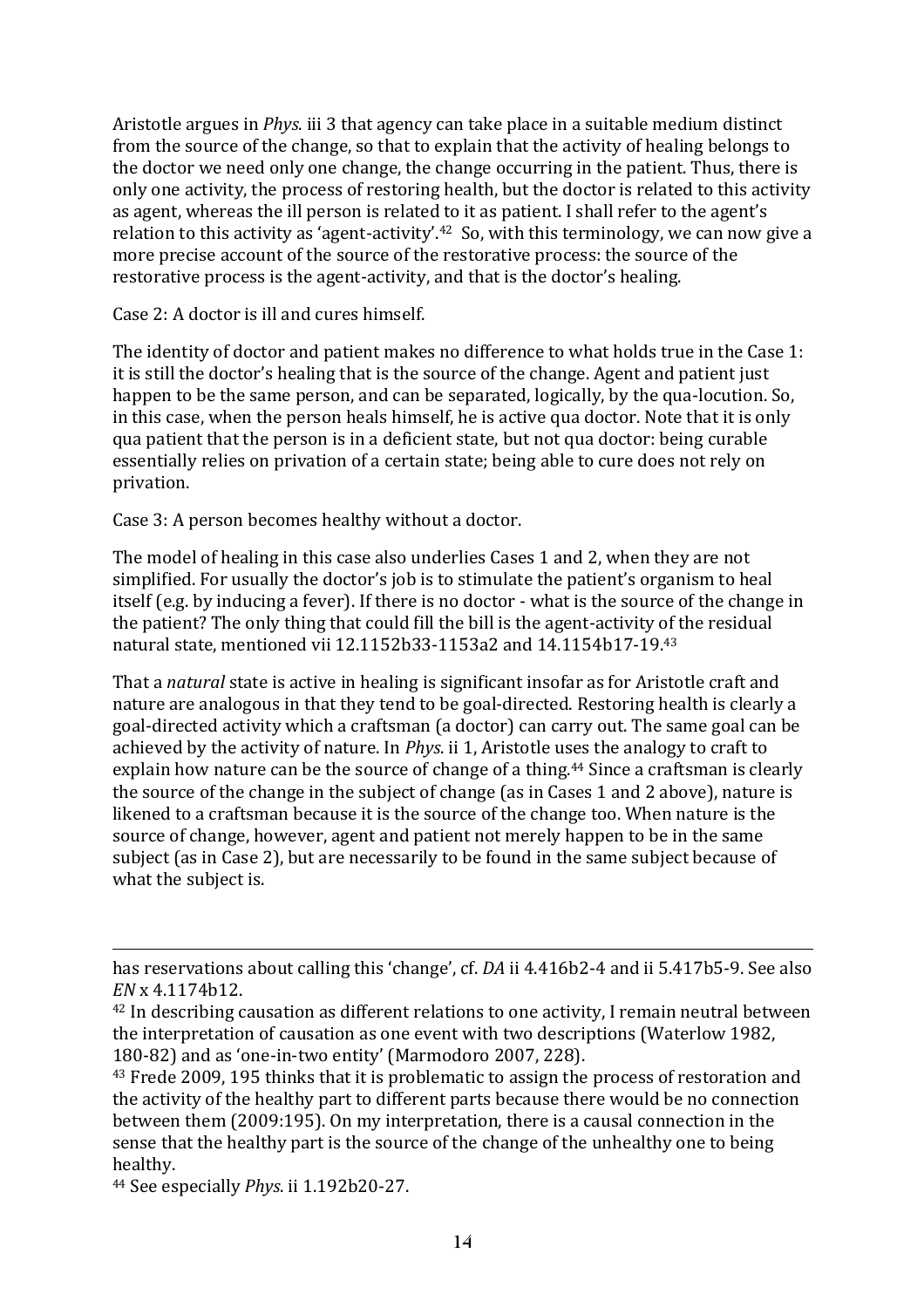In general, it is in an animal's nature to sustain itself (which includes carrying out curative processes). Aristotle likens this function of self-sustenance to a craftsman at *DA*  $II.4.416a34-b3$  where he points out that the animal is nourished by food, but that the food does not cause a change in the animal; rather the animal changes the food - just like a carpenter is not changed by the wood, but the wood is changed by the carpenter. Other natural restorative functions of the animal can likewise be understood as analogous to  $craft.<sup>45</sup>$ 

With this framework, we can explain why processes are incidental pleasures. 'Pleasure', I argued, is to be understood as the source of pleasure. In order to locate the source of pleasure, one needs to analyse process more thoroughly than Plato does: the source of the process of coming to be would be the real source of pleasure. On Aristotle's view of causation, a process has two aspects, the patient's undergoing a change and the agent's acting. In Case 1 the agent-activity is the source of the process, a result that carries over to more complex cases, such as 2 and 3. The patient's activity, on the other hand, the process of being restored is incidentally pleasant, since it is not the source of the process, but only necessarily co-occurs.<sup>46</sup>

But this raises a question: if the agent's activity and the patient's undergoing a change necessarily co-occur in the patient, why would the latter be incidental to the process? The worry is that Aristotle often explains 'incidental' by contrasting it with what holds true necessarily or for the most part (e.g. *Meta*. v 30.1025a14-16). The worry can be dispelled and the question answered by highlighting again Aristotle's task: he is interested in pinpointing the source of the process which is the change, and this is an explanatory task. This allows us to discount necessary co-occurrence as sufficient for being non-incidental.<sup>47</sup>

So the notion of 'incidental' such that 'A is incidentally F' that Aristotle uses in the discussion of pleasure is that it is scientifically misleading to point to  $F$  in an explanation: $48$  even though for restorative pleasures there must be something which is undergoing the change, it is misleading to point to the patient's undergoing the change if one is to explain why the change takes place. For this we have to point to the agent: the

 $45$  Since there must be different parts in the agent, one responsible for the agent-activity, one that undergoes the change, it is clear why Aristotle should say that god, being by nature simple, will not experience restorative pleasures (*EN* vii 14.1154b24-28). <sup>46</sup> Note that this does not mean that the doctor enjoys healing while the patient does not. It only means that if the doctor or the patient enjoy the process of restoring health, then it is the doctor's activity that is, at root, responsible for their enjoyment. Is it a problem that the process always takes place in the patient? I do not think so, for as long as both agent and patient are related to the process in such a way that they can be aware of it in the right way, either or both of them can enjoy it: the doctor is related to the activity by doing it, the patient by undergoing it. I thank an anonymous referee for pressing me to clarify this point.

<sup>&</sup>lt;sup>47</sup> That necessary co-occurrence is compatible with being κατά συμβεβηκὸς is clear from *Phys.* viii 6.259b16-20: although the soul is necessarily moved when it causes locomotion, it is only moved κατὰ συμβεβηκὸς: its being moved does not explain why the body moves.

<sup>&</sup>lt;sup>48</sup> Owen 1971, 340-41 detects the same use of 'incidental' in *EN* vii 12, but puts it to use in accordance with the Standard Interpretation.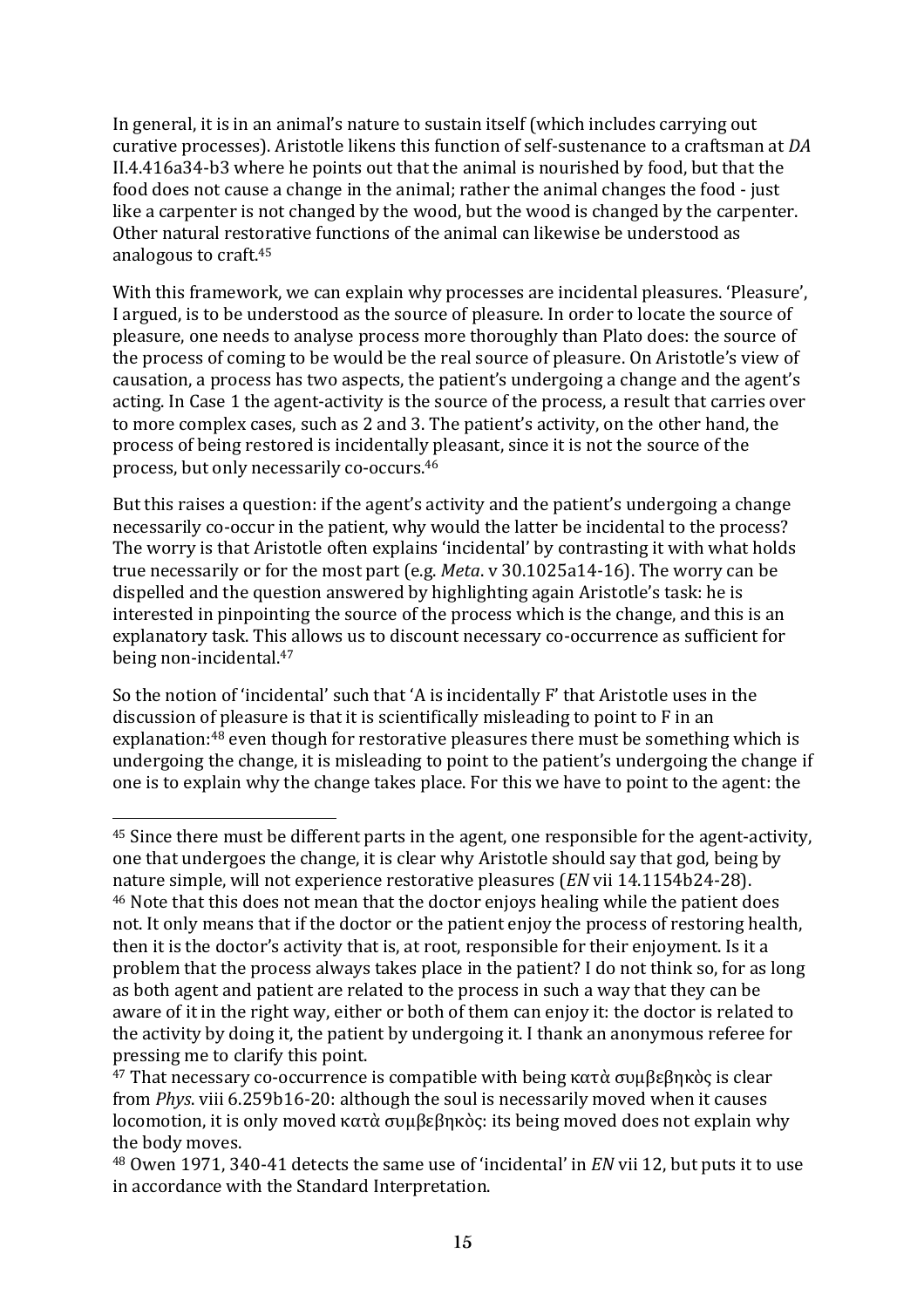agent's activity is the source of the change and, hence, can be called 'pleasure' (since 'pleasure' is understood as 'source of pleasure'), while the patient's undergoing the change is a pleasure only incidentally.

#### **§9 The alternative interpretation**

Now, with Aristotle's project reconsidered, the main text re-interpreted, and incidental pleasures explained, it is time to bring together the different strands into one account, summing up the points made running up DEF:

[ALTERNATIVE] (i) there is no exclusive contrast between a process of coming to be and activity in *EN* vii 11-14; (ii) pleasure is understood as the source of pleasure, not as the pleasant experience; (iii) pleasure is an unimpeded agent-activity of a natural state; (iv) some pleasures are comings to be;  $(v)$  the patient's being restored is a pleasure only incidentally.

I shall briefly elucidate and explain the points. The first is simply that when Aristotle speaks of 'activity' (or 'use') in *EN* vii 12, he does not speak of complete activities. I have argued that the text does not mandate such a reading, but rather supports the alternative reading, that 'activity' is to be understood in the wide sense, ranging over both complete and incomplete activities.

The second point is that when Aristotle says 'pleasure' he picks out only one aspect of pleasure, namely the source of the pleasant experience. Aristotle does so because Plato, in his anti-hedonistic argument, uses 'pleasure' in the same sense. Moreover, he follows Plato in assuming that the value of pleasure stems from the source, and since value is Aristotle's main concern, he should focus on this notion of pleasure.

Third, when Aristotle says that pleasure is an activity, he means to say that the source of the complex experience is an agent-activity, i.e. the occurrence of the experience has to be explained by reference to this agent-activity. I have argued that this is what Aristotle means because if we understand pleasure as the source of the experience, we must trace the starting point of whatever it is that, in the end, causes the pleasurable experience. In cases of restorative processes, this is not the patient's undergoing the process of being healed, but rather it is the process of healing or restoring the good state. In non-restorative cases, the relevant activity itself is the source of pleasure: there is no need to trace back further the cause for this activity. Since the distinction between agent-activity and the patient's undergoing a change is designed to pick out the active element in the single activity that is the healing of the patient, and since complete activities such as contemplating are also, and paradigmatically, active, the label 'agentactivity' applies to both sorts of activities. By locating the source of pleasure in the agent-activity, Aristotle can thus offer in DEF a unified account of pleasure.

The fourth point simply follows from the other two: if there is no exclusive contrast between processes and activities, i.e. if some activities are processes, and pleasure is defined as an activity, then some pleasures will be processes. Textual evidence for this can be found in 1153a11-12 where Aristotle says that those pleasures 'involved in the bringing to completion of one's nature' have a goal outside of themselves. This is a welcome result because quenching one's thirst is a proper source of pleasure, and there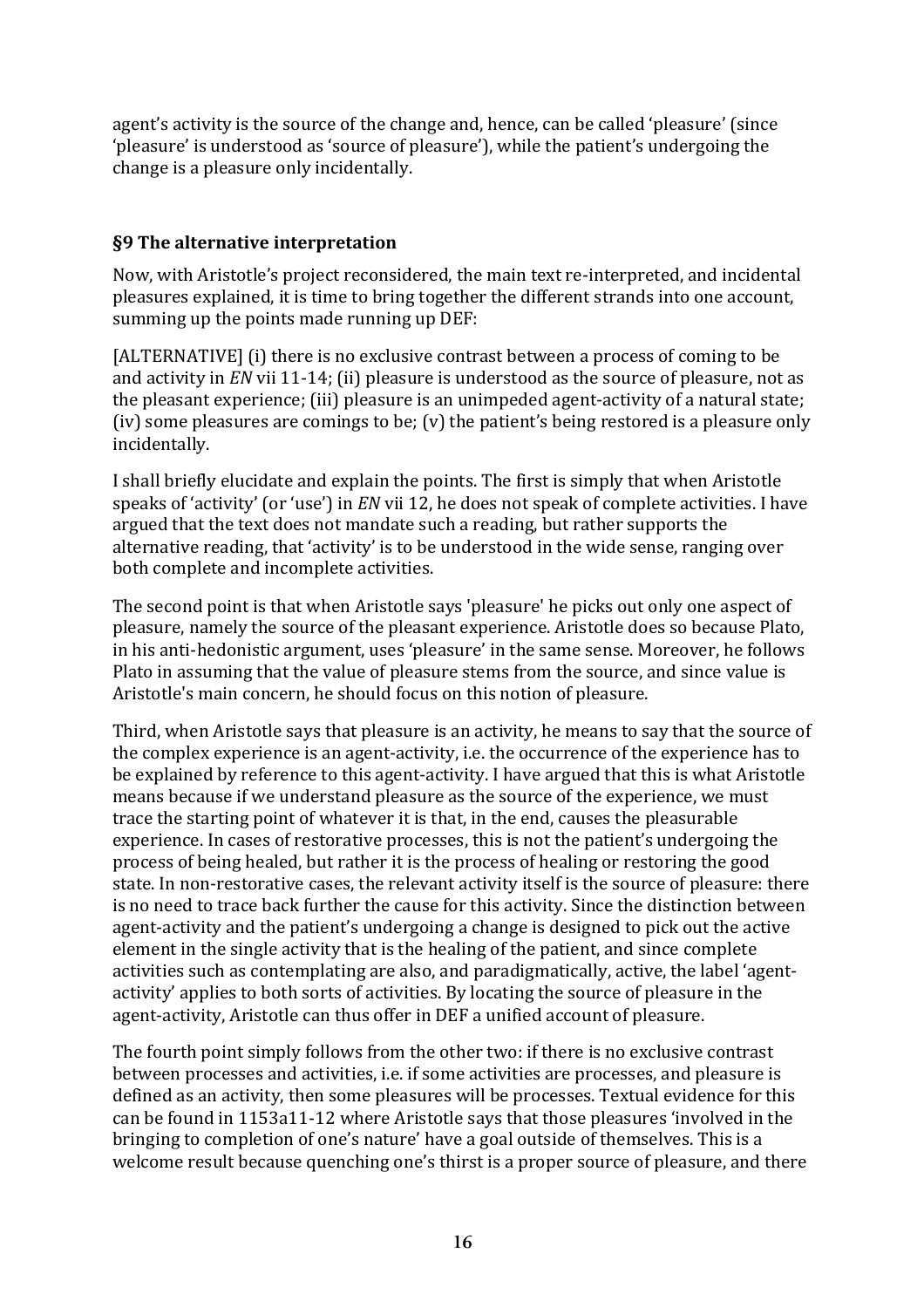is no need to posit some hidden complete activities co-occuring with the processes whose relation to the activity is deeply problematic.<sup>49</sup>

The fourth point explains what Aristotle means by calling restorative processes 'incidentally pleasant'. Having distinguished between the agent's and the patient's relation to the activity of healing, I have argued that the patient's undergoing the change is not the source of the process of healing. Since Aristotle is interested in pleasure understood as the source of pleasure, he would regard the source of healing as the source of pleasure, not the patient's undergoing the change. Therefore, the patient's being healed is only incidentally pleasant.

### **§10** The merits of Aristotle's argument and the value of pleasure

Let us now reconsider the dialectical strength of Aristotle's argument vis-à-vis Plato's genesis argument. At first it might seem that on the alternative interpretation Aristotle's argument is too weak to make a point against Plato: if processes and activities are not mutually exclusive, then it is possible that all activities that are pleasures are processes. But in this case Aristotle has not shown that nothing better than pleasure is needed: according to Plato, processes are not of the same kind  $(\sigma v \gamma \epsilon v)$  as goals (vii 12.1152b12-15).

This way of framing the problem immediately shows that it will not do to cite contemplation as a pleasure to settle the point. In *EN* vii 12 Aristotle does not give any reason for taking contemplation to be an activity that is not directed at something that is better. So, his argument should not rely entirely on this contentious claim.<sup>50</sup>

The strength of Aristotle's argument lies in his analysis of pleasure. Importantly, Plato has no reason baulk at Aristotle's improved analysis of pleasure as source, but has, rather, reason to accept it: a process of coming to be does not simply occur, but there must be a cause for it, a producer. As it is through the agency of the producer that the product comes into being, and given that the producer effects the existence of the product through the process of coming to be, the producer is also responsible for the process of coming to be.<sup>51</sup> If pleasure is a restorative process, there must be something that causes this process, and this would seem to be the proper source of pleasure. Since it is the producer's doing something that is the cause of the process, Plato seems driven to accept that agency of some sort must be the cause of restorative processes: in the *Philebus* Plato characterises the cause of things that come to be as a 'doing thing' (26e6-7;  $27a5$ ;  $27b1$ .<sup>52</sup> It is dialectically a strong point that this account is compatible with the

<sup>&</sup>lt;sup>49</sup> See appendix.

 $50$  I do not deny that Aristotle in fact claims that there are pleasures which do not have a goal beyond themselves - he says so at 1153a11-12. What I do deny is that Aristotle's argument relies on this claim.

 $51$  At *Phlb*. 26e the interlocutors agree that everything that comes to be necessarily comes to be through a cause. This cause is the producer (26e7). Plato expresses a similar claim in the Tim. 57e3-5. Cf. *Gorg*. 476b3-5 and *Euthyphr*. 10c1-4.

<sup>52</sup> One might object that Plato has no reason to accept Aristotle's notion of activity. This is true, but it does not harm Aristotle's (or my) argument. What Aristotle needs here is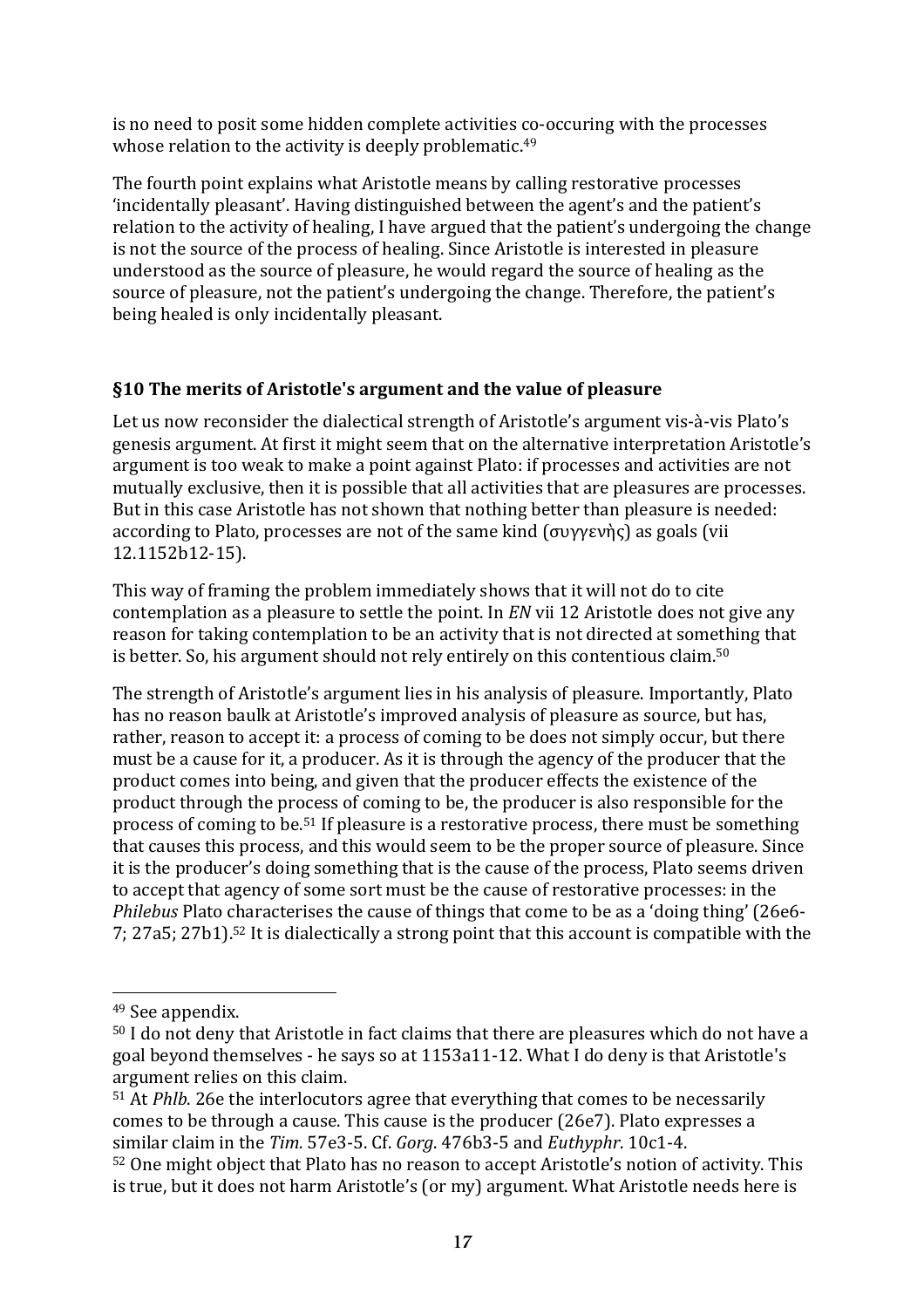restoration model, as Plato might claim that all the doings initiating a pleasant process are processes themselves.

How, then, do the two philosophers reach so different results regarding the value of pleasure? The answer becomes clear by looking again at the pleasure of healing. Let us consider again Case 1: the doctor changes the patient from being ill to being healthy, a change from a bad condition to a good one. From the perspective of the patient, this activity is good only insofar as it leads to something better, namely health. Shifting the perspective to the agent allows us to see that the activity is also good in its own right. Although the doctor's healing is a goal directed activity, taking place for the sake of health, it is also an exercise of knowledge, and using knowledge is good. The important point is that it does not matter whether using this knowledge is a goal-directed activity or not: what is good about using knowledge is not that it results in something, but that something good is already active.

Plato implicitly acknowledges this schema for many kinds of knowledge. In the *Philebus*, shipbuilding is mentioned as an example for something that has its end outside itself (54b3). However, at 56b-c building is mentioned as a branch of knowledge, along with medicine, agriculture, navigation, and strategy (56b) - all of which are clearly for the sake of some goal. But their goal-directedness does not prevent Plato from taking crafts to be good in their own right, evidence for which is that they are in the final ranking of goods  $(66b8-c$  with  $64c5-9$ ).<sup>53</sup>

If this line of thought is right, then Plato's argument that pleasure is not good does not hold water: if the process that is the source of pleasure is the exercise of one's craftknowledge, then the pleasure would seem to be good in its own right - whether or not it is directed at some further goal. So, pointing to the exercise of one's craft-knowledge would be sufficient to clinch the argument against Plato, as it would show that the use of knowledge is a source of pleasure, a process, and good.

The argument actually given by Aristotle at vii  $12.1153a7-15$  is more precarious, as focuses on nature, rather than craft. For Aristotle, the results from Cases 1 and 2 carry over to Case 3 because of the nature-craft analogy: if the activity of the residual natural state is like the activity of a craftsman, then the state underlying this activity should be analogous to the craftsman's knowledge. This state is responsible for imposing the form of health onto the body. There is no question about the value of the craftsman's activity: insofar as it is the exercise of a good and positive state (knowledge) it is good. Likewise the activity of the natural state responsible for the cure should be good in its own right because it is the activity of a good state: health.

Plato might balk at the dissimilarity between the doctor's and nature's healing: the doctor has the form of health because of his medical knowledge; nature has no

that at the root of a change is a doing of some sort. He spells this out as the *use* of a state (vii 12.1153a11).

<sup>53</sup> Most interpreters hold that the final ranking in the *Philebus* is a ranking of things that contribute to the value of the best life in their own right (see e.g. Frede 1993, 79 and Gosling 1975, 224). For dissenting views see Cooper 1977, 160-62 and Evans 2008.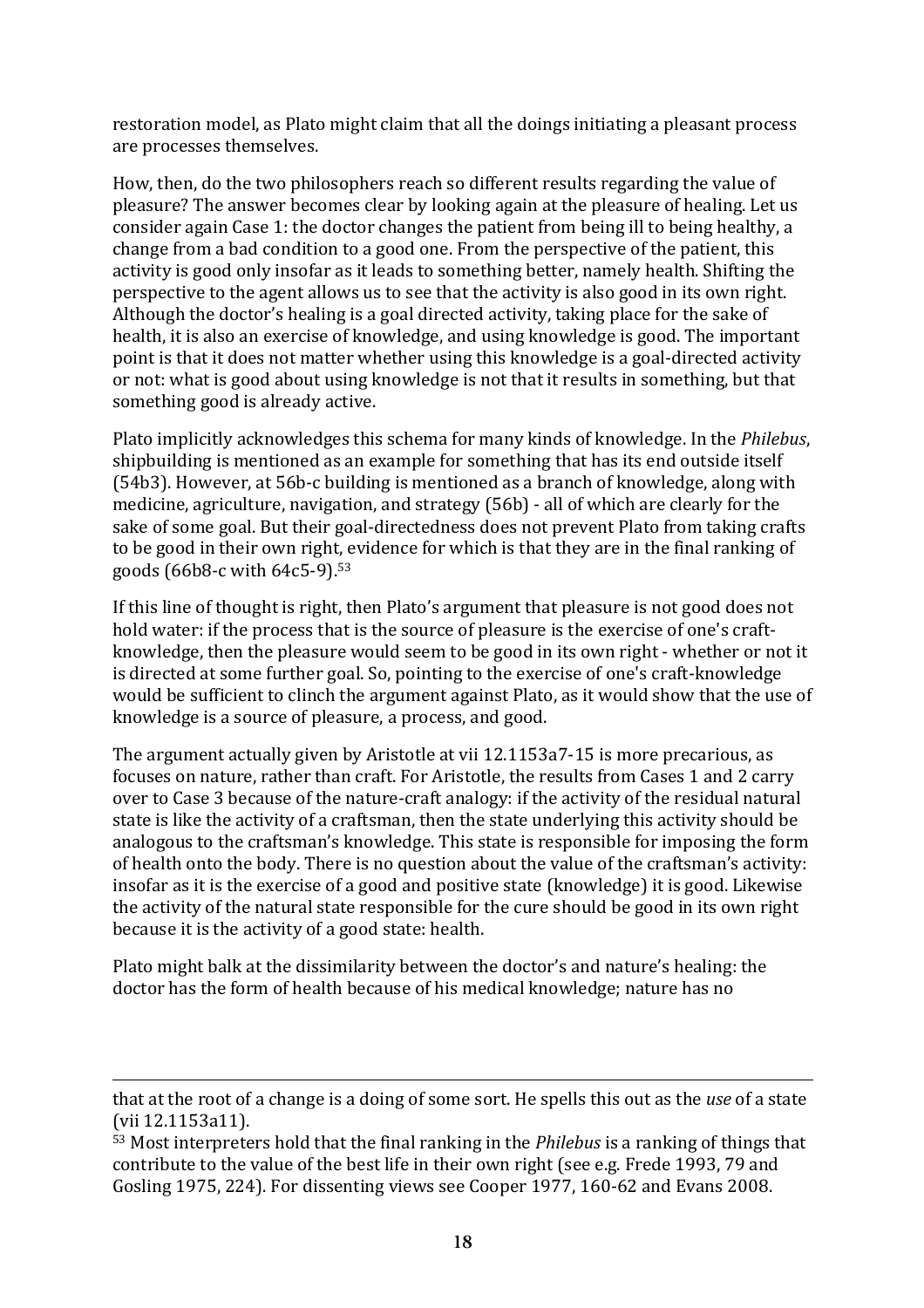knowledge.<sup>54</sup> However, this does not hinder Aristotle from transmitting his main point about causation. The emphasis on the activity of the remaining healthy part makes clear that health is not merely the final cause, as Plato suggests, but that health is also the efficient cause of the cure. This is important because restricting health to the final cause means that the process of restoration leads to some good state and is good only insofar as this final state is good. If, on the other hand, health is not entirely absent, and is even the efficient cause of healing the ill parts of the body, then there is some non-derivative goodness in the process of restoring - namely insofar as it is the activity of a good state (in the same way as the exercise of the doctor's skill is non-derivatively good). Thus, Aristotle's argument does not rely on the paradigm of contemplation: he can argue that there need not be anything better than pleasure while leaving open whether all pleasures are incomplete activities.

# **§11 Conclusion**

 $\overline{a}$ 

I have done two things: I have argued that we should reject the Standard Interpretation of *EN* vii 12, according to which pleasure is found only in complete activities. Having reconsidered Aristotle's project, I have argued that the alternative interpretation proposed should be adopted instead: it fits better with Aristotle's project of replacing Plato's definition of pleasure, it fits better with the text, and it is philosophically preferable, insofar as it commits Aristotle neither to denying that eating etc are pleasures in their right, nor to begging the question against Plato, as he can show that even processes are pleasures in their own right and good in their own right.<sup>55</sup>

This interpretation is fairly straightforward once it is understood that Aristotle is concerned with the sources of pleasure in *EN* vii 11-14. While it is not implausible that enjoyment should be complete, as Aristotle argues in *EN* x 3-4, it is very implausible that the source of our enjoyment should be restricted to complete activities. The only reason why interpreters foist this implausible view on Aristotle is that he seems to say precisely that no pleasure is a coming to be or a process. However, on the interpretation I have proposed, Aristotle says no such thing: the context makes clear that Aristotle allows that some pleasures are incomplete activities - he merely says that not all are incomplete. I have argued that in his argument against Plato, Aristotle does not even crucially rely on this weaker claim, as all he intends to show is that there need be nothing better than pleasure. He can do so by tying the goodness of pleasure to the goodness of the state whose activity is the source of pleasure.

# **§12 Appendix: no incidental pleasures for Standard Interpreters**

<sup>54</sup> That nature should not be "psychologised" is widely recognised by scholars. That it is unnecessary to ascribe intentional states to nature is argued, differently, by Cooper 1982 and Broadie 1987.

<sup>55</sup> I thank Ralf Bader. Sarah Broadie, Inés De Asis, Verity Harte, MM McCabe, and James Warren for their help with the paper. I also thank Ron Polansky for very helpful suggestions, and especially one of the readers for *Ancient Philosophy* for acute and helpful comments. Much of the research was undertaken with the financial aid of an AHRC scholarship.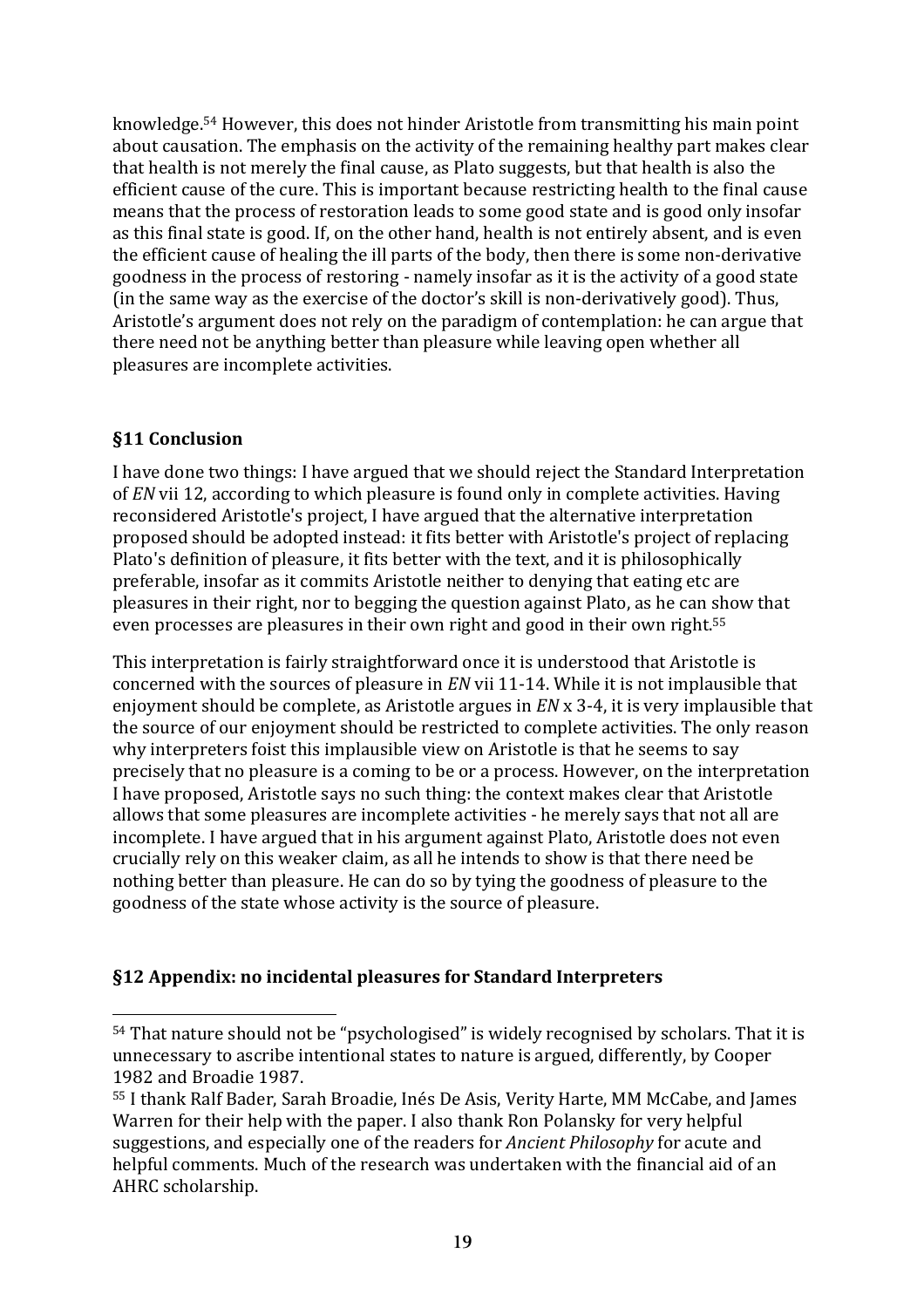I return now to the claim made towards the end of  $\S5$ , that the Standard Interpretation is unable to explain the relationship between the complete activity that is the pleasure and the restorative process which is a pleasure incidentally. Since we have already seen that there is no need to conjure up a complete activity that is the pleasure, I shall only briefly deal with two versions of the Standard Interpretation. They share the assumption that pleasure can be found only in complete activities, which is why one of them postulates that some co-occurring complete activity is pleasant, whereas the other maintains that the agent mistakenly has to take himself as engaging in a complete activity.

I will begin with the 'two entity view' [TEV]. According to this view, when an agent engages in an incomplete activity, there are really two action-like activities, a complete activity, and an incomplete one. These two activities occur at the same time, but they are not the same; there is a real difference between them.<sup>56</sup> Pleasure is confined to only one of the two entities, namely the complete activity.

TEV is rooted in a distinction between potentials and powers: bricks and mortar have the potential to change into a house, whereas the builder has the power to build. When the potential of the brick and mortar are actualised, i.e. when the house is built, they they are no longer a pile of bricks and a tub of mortar, but they are arranged in a special way so as to constitute the house. The builder's power to build remains in him even while and after building the house. The controversial but crucial claim is that these examples show an important difference between actualising potentials and acts of powers: the actualisation of a potential is an incomplete activity (there is a change in the material), whereas that of the power is a complete one (there is no change in the agent). Pleasure, according to this interpretation, is found in the act of power, not in the actualisation of the potential.<sup>57</sup>

The problem with the TEV becomes apparent from a further commitment, namely that the builder's power to build causes the bricks and the mortar to constitute the house. While it is correct that there is no change in the agent, this does not imply that the act of power is complete. In fact, when the agent causes an incomplete activity, the act of power will *also* be an incomplete activity because the causal relation between the agent's act of power and the patient's actualisation of a potential consists in just one activity: 'the activity of that which has the power of causing motion is not other than the activity of the movable; for *it must be the fulfilment of both'* (*Phys.* iii 3.202a14-16, my emphasis). So, the two potentialities, being capable of causing change and being capable of being changed, are actualised in one activity: this *is* the change.

There is, then, only one action-like entity, being both the activity of what is capable of causing change and the activity of what is changeable. Thus, it is no use for Standard Interpreters to postulate powers as the locus of pleasure: if the activation of the power is to be e.g. the pleasure in building, then the pleasure will be in an incomplete activity, as the activation will be an incomplete activity.<sup>58</sup>

 $56$  Rudebusch 2009, 409 contends that there is a real distinction between the two acts, 'although the coincidence [of the two acts in the same body or mind] hides it from ordinary observation.' Cf. Penner 1970, 439-440.

<sup>57</sup> The interpretation and examples are taken from Rudebusch 2009, 407-9. <sup>58</sup> E.g. *Phys*. iii 1.201b7-15.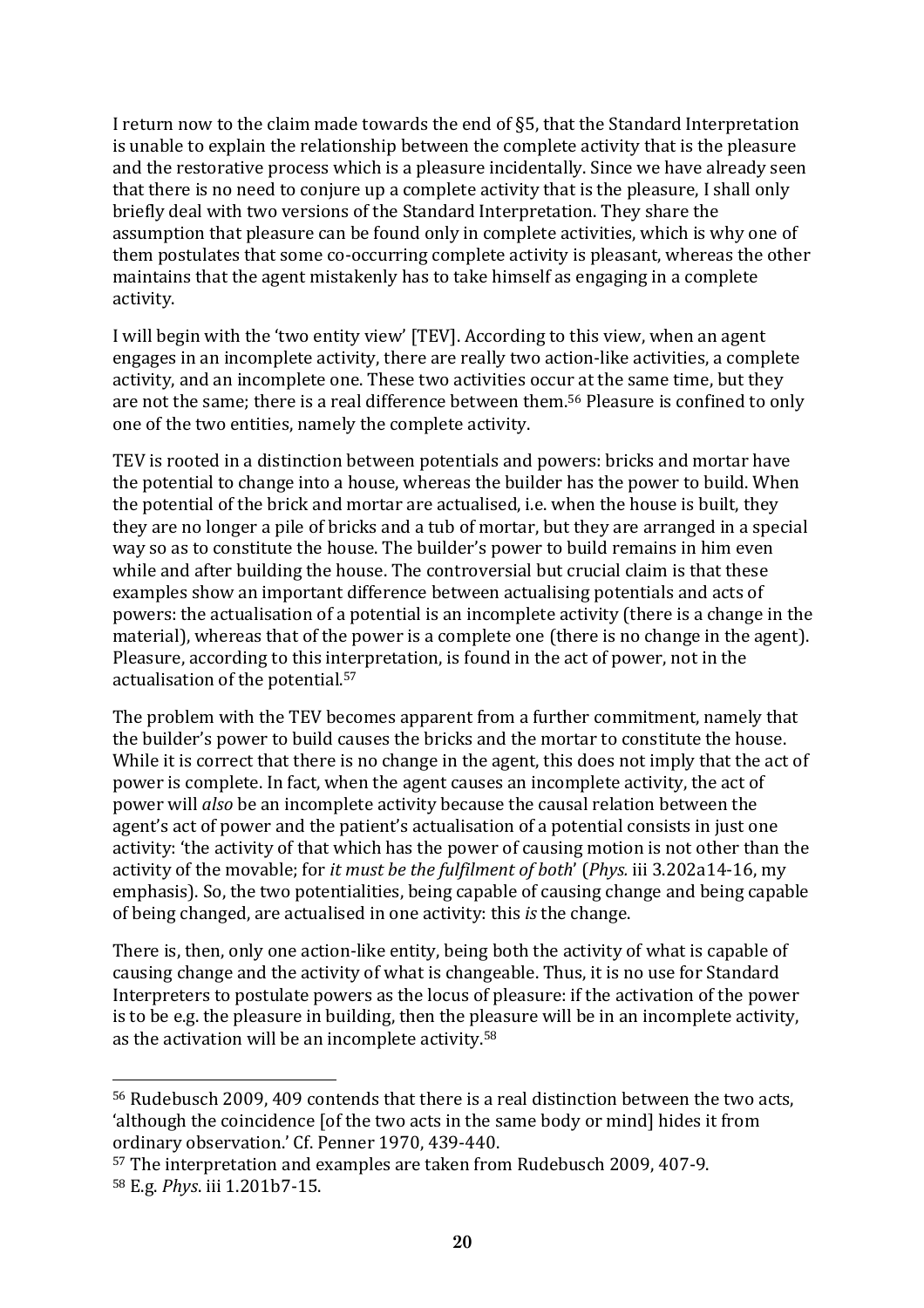On the 'two descriptions view' [TDV] the ontological restriction of TEV becomes a psychological restriction: an incomplete activity can be a pleasure only if described as a complete activity.<sup>59</sup> Supporters of this view take the fact that filling in the clues of a crossword puzzle is pleasant to indicate that the agent conceives of his activity as 'working on the puzzle' which is a complete activity, rather than as the incomplete 'completing the puzzle'.<sup>60</sup> The latter is a pleasure only incidentally. This observation is then generalised.

The problem with TDV is how the descriptions are related to the relevant activity. Either (a) there are norms of correctness governing the description of the activity, or (b) there are not. Option (b) is implausible because at vii  $14.1154b17-19$  Aristotle highlights a difference between what is thought or seems to be pleasant (δοκεῖ) and what is pleasant properly speaking. Option  $(b)$  cannot make this distinction, as the key to pleasure is not that the description of the activity is correct, but that it is described as complete. So, if the agent enjoys being restored under the description of a complete activity, there is no room for claiming that there is yet something else that is the proper source of pleasure: according to (b), what I take to be the source of pleasure *is* the source of pleasure: Aristotle's distinction would be impossible.

Option (a) allows us to capture the distinction. In this case, however, some but not other activities are correctly described as complete activities. The implausible consequence of this option is that the agent is able to enjoy incomplete activities, such as eating and drinking, only when he is mistaken about the description under which he enjoys them. So, instead of explaining the pleasure in restorative processes, this interpretation merely replaces one question (How can we enjoy incomplete activities?) with another one (How is it that we are systematically mistaken about pleasure in restorative processes?).

The upshot of this appendix is that the two main versions of the Standard Interpretation cannot explain Aristotle's incidental pleasures. This, in turn, corroborates my case for reconsidering what Aristotle says, and for adopting an interpretation according to which pleasure can be a process.

#### **Bibliography**

Bonitz, Hermann. 1870. *Index Aristotelicus.* Berlin: Reimer.

Bostock, David. 1988. Pleasure and activity in Aristotle's Ethics. *Phronesis* 33 (3): 251-272.

 $---$ . 2000. *Aristotle's Ethics.* Oxford: Oxford University Press.

Broadie, Sarah. 1987. Nature and craft in Aristotelian teleology. In *Aristotle and Beyond: Essays on Metaphysics and Ethics.* Cambridge: Cambridge University Press, 2007.

 $59$  This view finds classic expression in Owen 1971 who maintains that the 'central claim of [vii 11-14 is] that only self-contained activities and not end-directed processes are enjoyable.' (1971, 340). A version of this is discussed by Gosling and Taylor 1982, 313-14.

<sup>60</sup> Owen 1971, 340.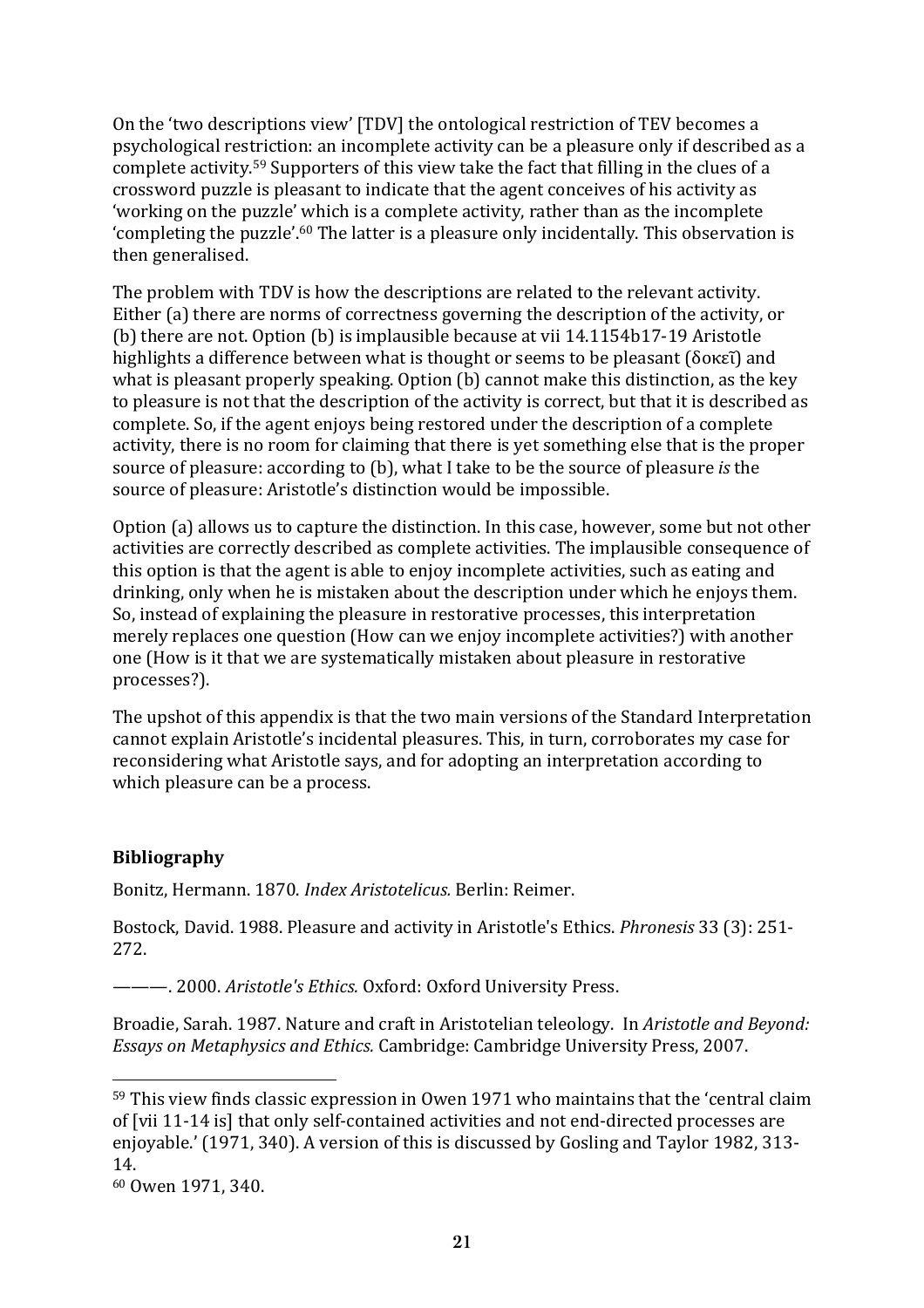Broadie, Sarah and Christopher J Rowe. 2002. Aristotle: Nicomachean ethics. Oxford; New York: Oxford University Press.

Burnet, J. 1900. *The Ethics of Aristotle.* London: Methuen.

Burnyeat, Myles F. 2008. *Kinêsis* vs *energeia*: A much-read passage in (but not of) Aristotle's metaphysics. *Oxford Studies in Ancient Philosophy* 34:219-92.

Bywater, I. 1894. *Aristotelis Ethica Nicomachea.* Oxford: Oxford University Press.

Carpenter, Amber Danielle. 2011. Pleasure as genesis in Plato's Philebus. *Ancient Philosophy* 31 (1): 73-94.

Coope, Ursula. 2004. Aristotle's account of agency in Physics III 3. *Proceedings of the Boston Area Colloquium in Ancient Philosophy* 20:201-21.

Cooper, J.M. 1977. Plato's theory of human good in the Philebus. In *Reason and Emotion: Essays on Ancient Moral Psychology and Ethical Theory.* Princeton: Princeton University Press, 1999.

———. 1982. Aristotle on natural teleology. In *Knowledge, Nature, and the Good: Essays on Ancient Philosophy. Princeton: Princeton University Press, 2004.* 

Dirlmeier, Franz. 1960. Nikomachische Ethik. Berlin: Akademie Verlag.

Evans, Matthew. 2008. Plato's anti-hedonism. *Proceedings of the Boston Area Colloquium in Ancient Philosophy* 23:121-145.

Festugière, André Jean. 1936. *Le Plaisir (Eth. Nic. VII 11-14, X 1-5): Introduction, Traduction et Notes.* 6 ed. Paris: Librairie Philosophique J. Vrin, 1960.

Frede, Dorothea. 1993. *Plato's Philebus, Translated with Introduction and Notes.* Indianapolis: Hackett.

———. 2009. Nicomachean Ethics VII.11-12: Pleasure. In *Aristotle's Nicomachean Ethics, Book VII: Symposium Aristotelicum.* Ed. Carlo Natali. Oxford: Oxford University Press.

Gauthier, R A and J Y Jolif. 1958. Aristote: L'Ethique A Nicomaque. 2nd ed. Louvain: Publications Universitaires, 1970.

Gosling, J C B. 1975. *Philebus Translated with Notes and Commentary.* Oxford: Clarendon Press.

Gosling, J C B and C C W Taylor. 1982. *The Greeks on Pleasure.* Oxford: Oxford University Press.

Hackforth, Reginald. 1945. *Plato's Examination of Pleasure ; A Translation of the* Philebus. Cambridge: Cambridge University Press.

Heylbut, Gustav. 1889. *Aspasii in Ethica Nicomachea Quae Supersunt Commentaria.* 23 vols. Vol. 19 of Commentaria in Aristotelem Graeca. Berlin: Reimer.